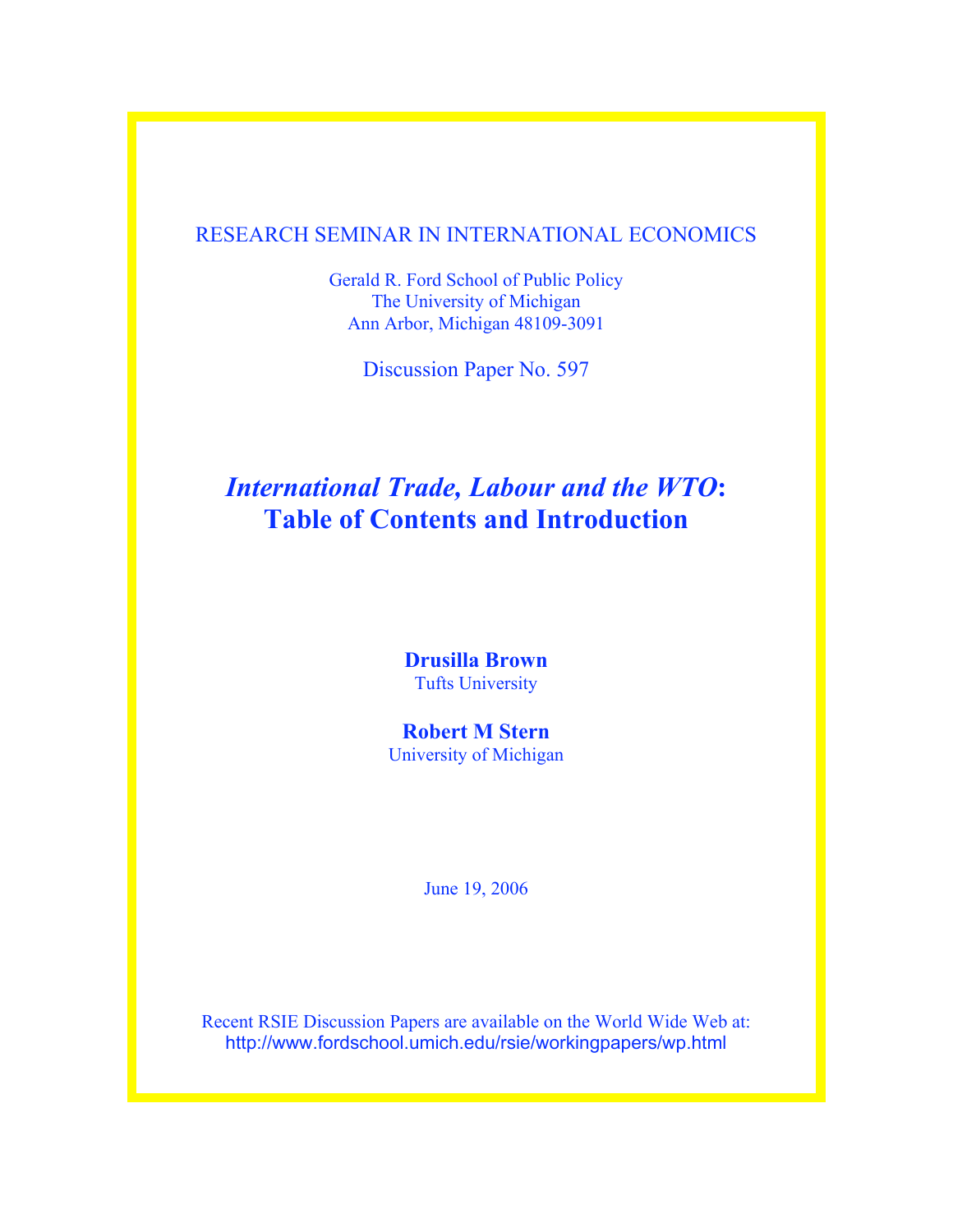# **International Trade, Labour and the WTO**

**[WTO Series (CPGTSWTO):** *International Trade, Labour and the WTO* **– Drusilla K. Brown & Robert M. Stern** 

**------------------------------------------------------------------------------------------------------------**

 **23.02.06]**

# **Contents**

**------------**

*Acknowledgements*

*Introduction* Drusilla K. Brown and Robert M. Stern

# **PART I INTRODUCTION AND OVERVIEW** [20 pp]

1. Alan V. Deardorff and Robert M. Stern (2002), 'What the Public Should Know about the World Trade Organization', *Review of International Economics*, **10**, August, 404-23 [20]

# **PART II TRADE, WAGES AND LABOR MARKETS: HISTORICAL EVIDENCE AND CONTEMPORARY EXPERIENCE** [168 pp]

| 4.  | Kevin H. O'Rourke and Jeffery G. Williamson (2005), 'From<br>Malthus to Ohlin: Trade, Growth and Distribution Since 1500',<br>Journal of Economic Growth, 10 (1), January, 5-34                                                                        | [30]            |
|-----|--------------------------------------------------------------------------------------------------------------------------------------------------------------------------------------------------------------------------------------------------------|-----------------|
| 6.  | Robert C. Feenstra and Gordon H. Hanson (2003), 'Global<br>Production Sharing and Inequality: A Survey of Trade and<br>Wages', in E. Kwan Choi and James Harrigan (eds.), Handbook of<br>International Trade, Oxford: Blackwell Publishing Ltd, 146-85 | [40]            |
| 11. | Sandra E. Black and Elizabeth Brainerd (2004), 'Importing<br>Equality? The Impact of Globalization on Gender<br>Discrimination', Industrial and Labor Relations Review, 57 (4), 540-<br>59                                                             | [20]            |
| 13. | Eric V. Edmonds and Nina Pavcnik (2006), 'International Trade<br>and Child Labor: Cross-Country Evidence', Journal of<br>International Economics, 68 (1), January, 115-40                                                                              | 26 <sup> </sup> |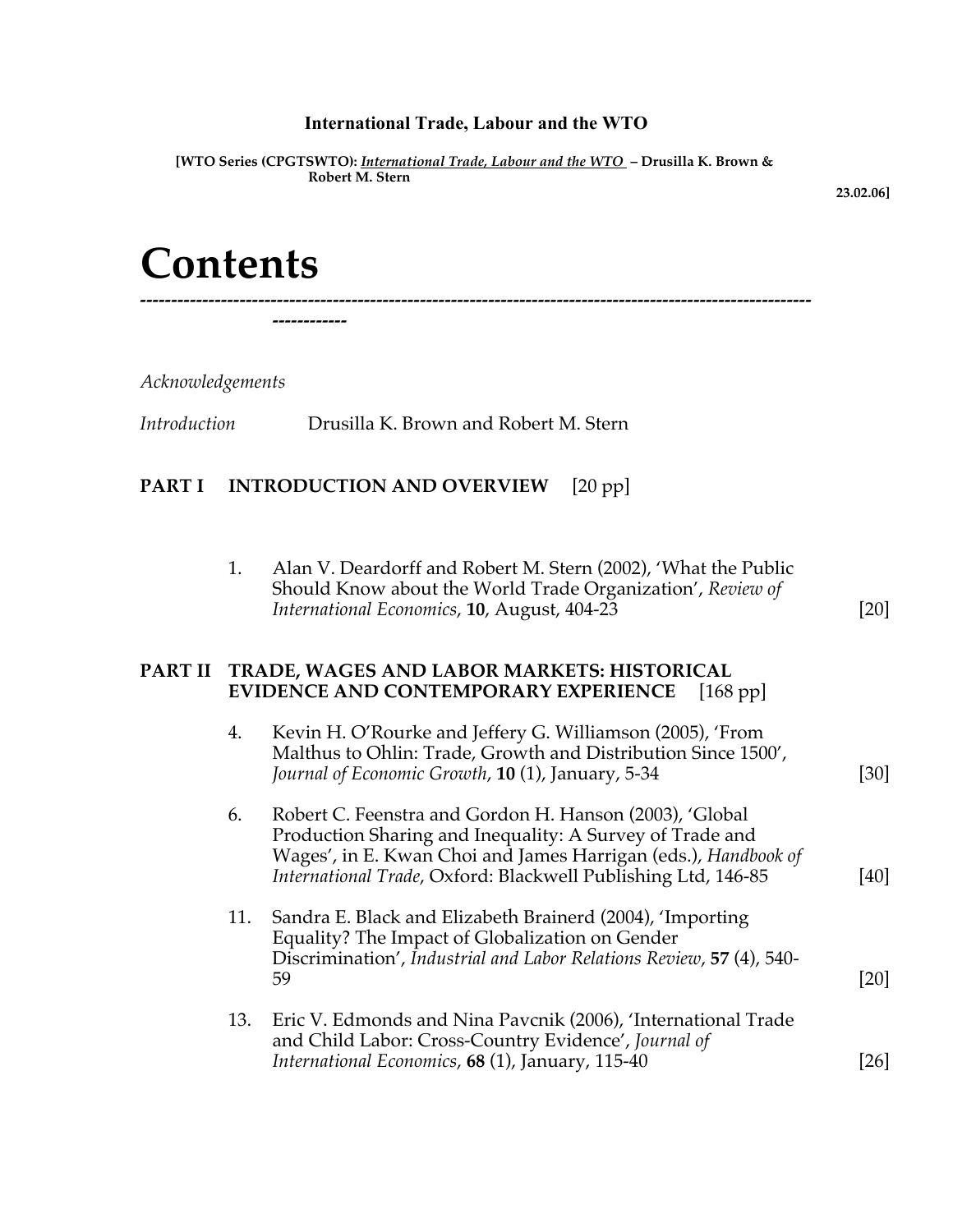|                | 15. | Ann E. Harrison and Jason Scorse (2004), 'Globalization's Impact<br>on Compliance with Labor Standards', in Susan M. Collins and<br>Dani Rodrik (eds.), Brookings Trade Forum 2003, Brookings<br>Institution Press, 45-96                                                                     | $[52]$ |
|----------------|-----|-----------------------------------------------------------------------------------------------------------------------------------------------------------------------------------------------------------------------------------------------------------------------------------------------|--------|
|                |     | PART III INTERNATIONAL TRADE AND THE RACE TO THE BOTTOM<br>IN CORE-LABOR PROTECTION<br>[193 pp]                                                                                                                                                                                               |        |
|                | 30. | Will Martin and Keith E. Maskus (2001), 'Core Labor Standards<br>and Competitiveness: Implications for Global Policy', Review of<br>International Economics, 9 (2), May, 317-28                                                                                                               |        |
|                | 31. | Matthias Busse (2002), 'Do Labor Standards Affect Comparative<br>Advantage in Developing Countries?' World Development, 30 (11),<br>November, 1921-32                                                                                                                                         | $[12]$ |
|                | 32. | Drusilla K. Brown, Alan D. Deardorff and Robert M. Stern (1996),<br>'International Labor Standards and Trade: A Theoretical<br>Analysis', in Jagdish Bhagwati and Robert Hudec (eds.),<br>Harmonization and Fair Trade: Prerequisites for Free Trade, Vol. 1,<br>Cambridge: MIT Press, 227-80 | $[54]$ |
|                | 33. | Dani Rodrik (1998), 'Why Do More Open Economies Have<br>Bigger Governments?' Journal of Political Economy, 106, October,<br>997-1033                                                                                                                                                          | $[37]$ |
|                | 35. | Michael Huberman and Wayne Lewchuk (2002), 'European<br>Economic Integration and the Labour Compact, 1850-1913,<br>European Review of Economic History, 7 (1), 3-41                                                                                                                           | $[39]$ |
|                | 36. | David Kucera (2002), 'International Labour Standards and<br>Foreign Direct Investment', International Labour Review, 141 (1-2),<br>$31-69$                                                                                                                                                    | [39]   |
| <b>PART IV</b> |     | <b>LABOR PROTECTIONS IN INTERNATIONAL TRADE</b><br><b>NEGOTIATIONS</b><br>$[189 pp + 1$ articles]                                                                                                                                                                                             |        |
|                | 37. | Drusilla K. Brown (2001), 'Labor Standards: Where Do They<br>Belong on the International Trade Agenda?' Journal of Economic<br>Perspectives, 15 (3), Summer, 89-112                                                                                                                           | [24]   |
|                | 39. | Stanley Engerman (2003), 'The History and Political Economy of<br>International Labor Standards', in Kaushik Basu, Henrik Horn,<br>Lisa Roman and Judith Shapiro (eds.), International Labor<br>Standards, Malden, MA: Blackwell Publishing Ltd., 9-83                                        | $[75]$ |
|                |     |                                                                                                                                                                                                                                                                                               |        |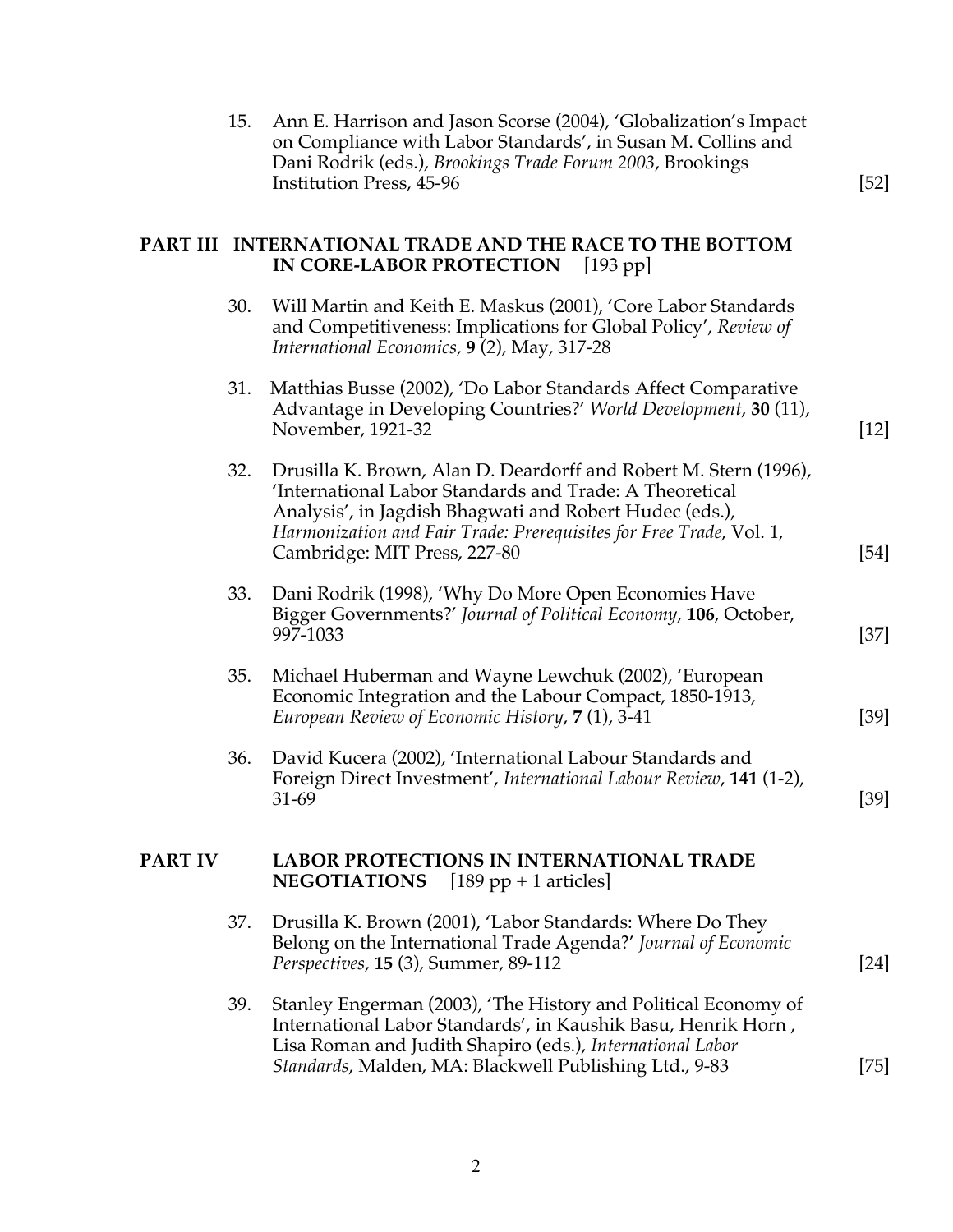|               | 43. | Kyle Bagwell and Robert W. Staiger (2001a), 'Domestic Policies,<br>National Sovereignty, and International Economic Institutions',<br>Quarterly Journal of Economics, 116 (2), May, 519-62                            | [44]   |
|---------------|-----|-----------------------------------------------------------------------------------------------------------------------------------------------------------------------------------------------------------------------|--------|
|               | 45. | Nuno Limao (2005), 'Trade Policy, Cross-Border Externalities<br>and Lobbies: Do Linked Agreements Enforce More Cooperative<br>Outcomes?' Journal of International Economics, 67, 175-99                               | $[25]$ |
|               | 46. | Josh Ederington (2002), 'Trade and Domestic Policy Linkage in<br>International Agreements,' International Economic Review, 43 (4),<br>November, 1347-67                                                               | $[21]$ |
| <b>PART V</b> |     | <b>MARKET-BASED MECHANISMS PROTECTING LABOR</b>                                                                                                                                                                       |        |
|               |     | <b>RIGHTS</b><br>[61 pp]                                                                                                                                                                                              |        |
|               | 48. | Kimberly Ann Elliott and Richard B. Freeman (2003), 'Vigilantes<br>and Verifiers', in Can Labor Standards Improve Under Globalization?<br>Washington D.C.: Institute for International Economics, 49-72<br>and 143-50 | $[32]$ |

*Name Index*

[631 pp]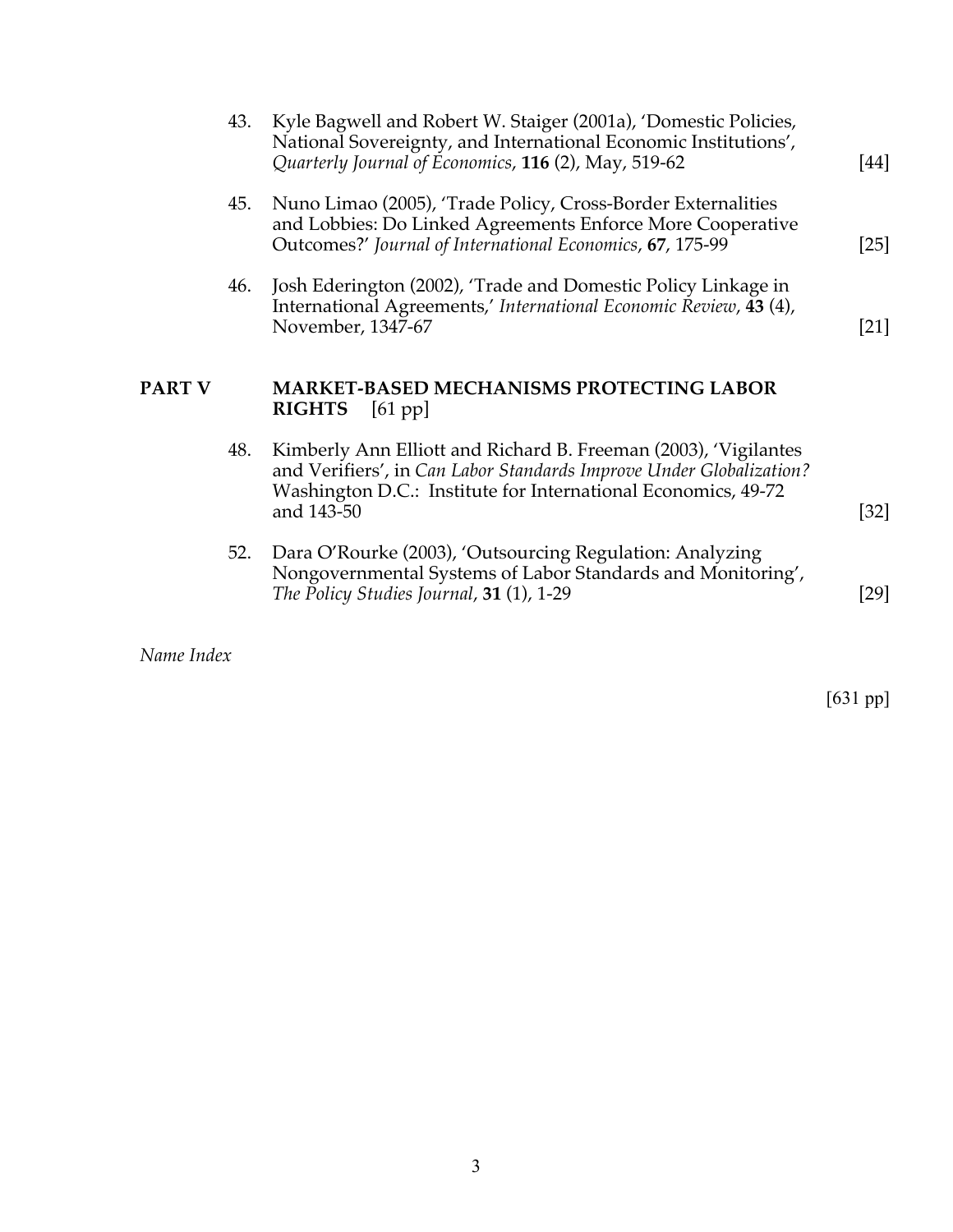#### **International Trade, Labour and the WTO**

#### Edited by

Drusilla K. Brown, Tufts University, and Robert M. Stern, University of Michigan.

# **Part I Introduction and Overview**

The steady march of global economic integration and trade-policy liberalization facilitated by the General Agreement on Tariffs and Trade (GATT) and World Trade Organization (WTO) over the past half century has been accompanied by an ever-louder drumbeat warning of the consequences for wages, employment and working conditions. Indeed, over the last decade, labor interests in the West have sought to slow the pace of international trade negotiations, seeking some protections in the WTO Charter itself and in individual trade agreements.

Our central focus in organizing this collection is to provide the reader access to the economics literature analyzing the accommodation of labor interests within the WTO. However, before presenting a set of arguments relating to the WTO structure, we must first develop an understanding of the interaction between global goods, capital and labor markets and the national government institutions that regulate their function. In selecting papers for this volume, we have attempted to identify the most important contributions to the debate. Additional related readings are also discussed and listed in the bibliography.

We begin by reviewing the basic elements of international trade theory connecting international trade to labor-market outcomes. Alan Deardorff and Robert Stern provide a brief overview of recent trade history and the essential trade theories within which we can evaluate arguments and evidence. They then present the orthodox response to the critics of the recent wave of globalization.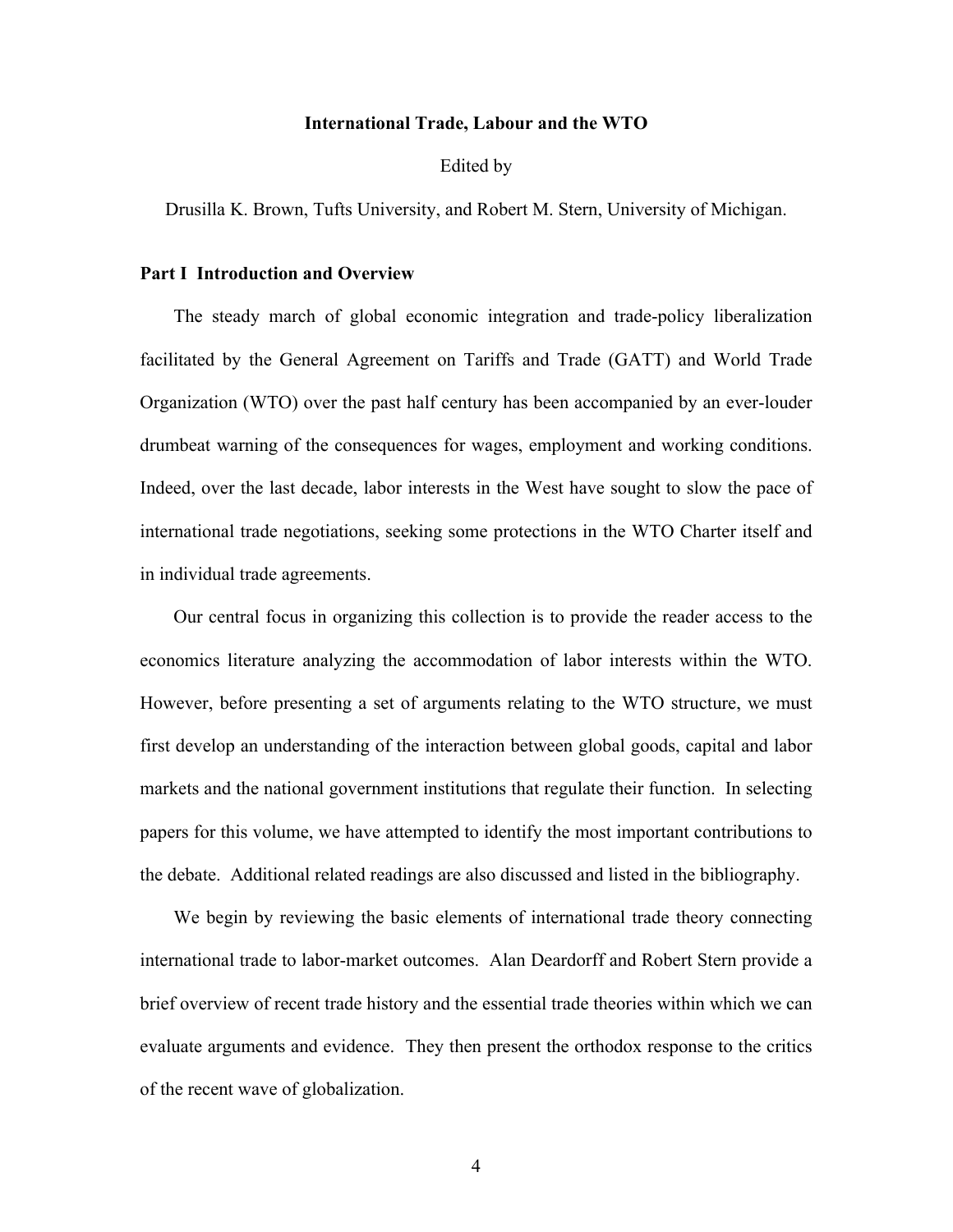#### **Part II Trade and Wages: Historical Evidence and Contemporary Experience**

Jeffrey Williamson (2005) finds compelling evidence supporting the orthodox view of trade theory and policy in his 2002 WIDER Annual Lecture. He summarizes the empirical and theoretical connections involving international trade, factor flows, relative factor prices and trade policy during the first globalization century. The link between globalization and any economic indicator – economic growth, income inequality, migration, relative factor prices, domestic policy, foreign policy, etc. – is complex and almost always depends on context. Nevertheless, the evolution of relative factor prices between 1500 and 1913 is well explained by conventional trade theory and trade-policy liberalization takes center stage determining relative factor prices beginning around 1850.

The orthodox view of recent episodes of trade and liberalization is not unchallenged, however. Notably, Freeman (2004) argues that major trade agreements such as the U.S.- Canada Free Trade Agreement, NAFTA, etc., were swamped by other economic events. As a consequence, predictions of trade-driven economic growth in each case never materialized.

Historical evidence offered in Williamson's Wider Lecture is contained in two papers. We have selected "From Malthus to Ohlin: Trade, Growth and Distribution Since 1500," with Kevin H. O'Rourke, which analyzes the key determinants of the distribution of income in Europe between 1500 and 1914. Europe up through 1750 is Malthusian in character. As the land-labor ratio declines, the wage-rent ratio declines. Relative factor prices are fundamentally determined on domestic markets by relative factor endowments.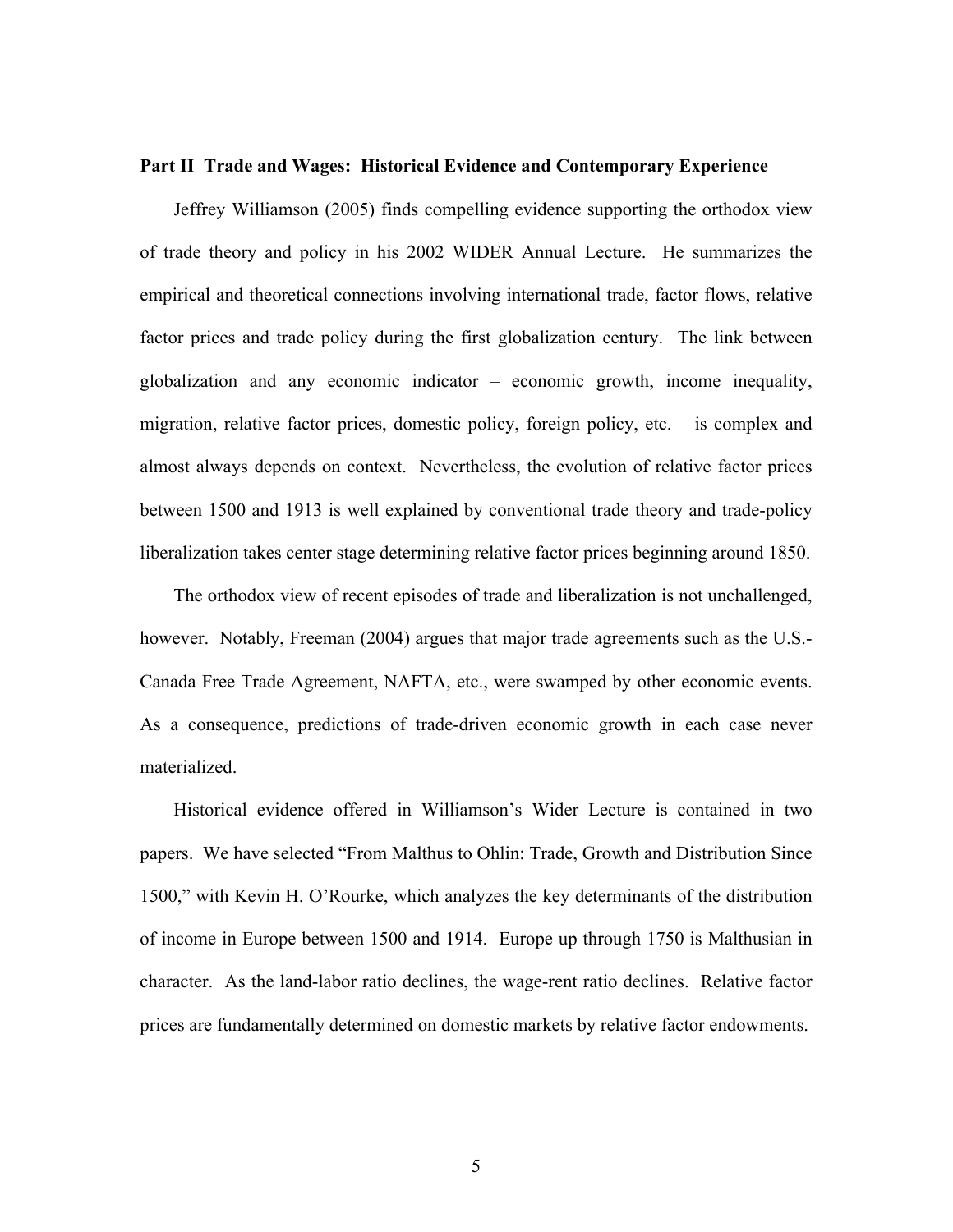Sometime between 1750 and 1850, Europe underwent a structural change. Wages began to rise in the face of expanding labor supplies. According to conventional wisdom, this rise in the standard of living is attributed to the advances of the industrial revolution. Technological change is thought to be the over-riding force driving up living standards for workers. However, O'Rourke and Williamson find evidence that trade liberalization and the consequent international convergence of commodity prices and technological change are equally important factors determining the distribution of income.

The first globalization was, in large part, driven by the decline in transportation costs. As a consequence, international commodity markets came to be globally integrated, producing a remarkable convergence in commodity prices. In fact, Williamson (2002), reports that commodity price convergence in Latin America, Asia and the Middle East was greater than in the Atlantic economy. However, in spite of convergence in commodity prices between the center and the periphery, per capita income diverged between these two regions. Williamson argues that the decline in the relative standard of living in the periphery reflects a growing technology gap between north and south.

Thus, trade-driven changes in relative factor prices during the first global century (1850-1913) narrowed the distribution of income between land and labor in the industrializing world. British imports were land-intensive, thereby driving down the return to land and raising the real wages of unskilled workers. These trends stand in stark contrast to events of today in which we focus on the impact of unskilled-labor intensive imports from industrializing countries on the wages of unskilled labor in the West.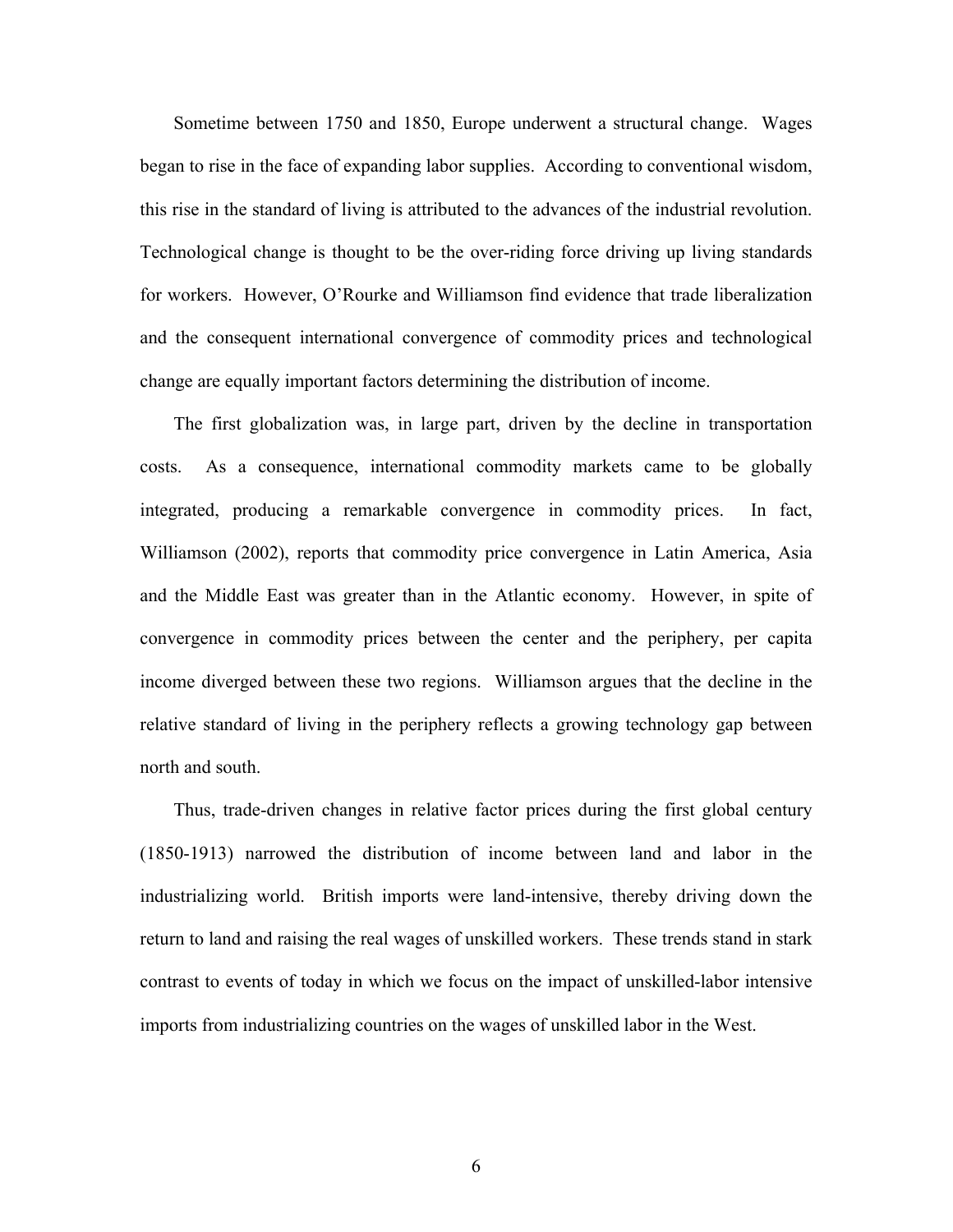Indeed, the impact of international trade on relative and absolute wages has emerged as a central theme in analysis of late  $20<sup>th</sup>$  century international trade, as well. Robert C. Feenstra and Gordon H. Hanson (2003), in "Global Production Sharing and Rising Inequality: A Survey of Trade and Wages," provide a summary of the state of debate as of 2000. The debate begins when labor economists noted that between 1979 and 1995, the real wages of U.S. workers who did not complete high school exhibited a 20.2 percent decline. Over the same period, high school graduates experienced a smaller 13.4 percent decline. In contrast, workers with 16 or more years of education had a 3.4 percent rise in wages. In light of the fact that U.S. imports appeared to be increasingly unskilled laborintensive, this decline in the relative returns of unskilled labor is precisely what the Stolper-Samuelson Theorem would lead us to expect.

Trade economists, however, were skeptical of the trade-to-wages explanation, preferring instead to attribute the rise in the return to skilled labor to skilled-labor-biased technological change. Trade economists based their conclusions on three arguments: (1) the volume of trade is not large enough and sufficiently unskilled-labor intensive to explain such a large swing in wages, (2) prices of unskilled-labor-intensive imports were not falling, as required for a Stolper-Samuelson explanation, and (3) virtually all industries were shifting away from an unskilled-labor-intensive technique of production even as unskilled labor was becoming less expensive. All three of these pieces of evidence point to skilled-labor-biased technological change rather than international trade as the major cause of the rise in the skill premium during between 1980 and 1995.

The seemingly limited role of international trade in determining relative wages at the end of the  $20<sup>th</sup>$  century contrasts importantly with Williamson's analysis of the  $19<sup>th</sup>$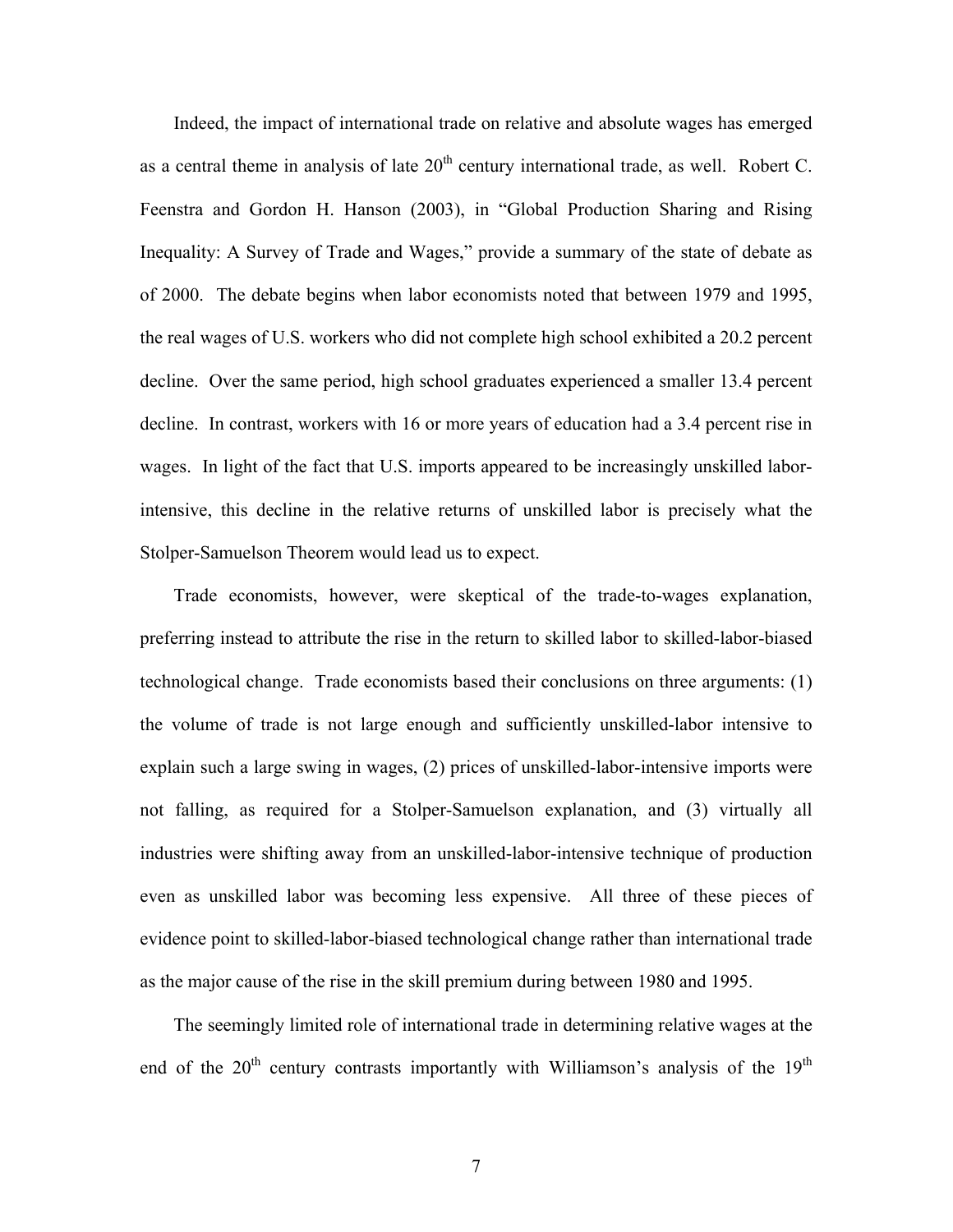century. Williamson finds that trade accounts for about half of the dramatic rise in real wages between 1840 and 1936.He argues that the failure to find a trade-wages link today is a consequence of focusing on data only from 1979. He believes that if analysis were to span the entire period of the second global century, 1940-present, trade would emerge as an important explanation of the growing wage gap between skilled and unskilled workers.

Feenstra and Hanson concur, albeit for a different reason. They argue that in order to accurately capture the impact of trade on wages today, we need to model the recently emergent phenomenon of out-sourcing. Western producers in many industries are increasingly taking the most unskilled-labor-intensive parts of their production process and relocating them in low-wage developing countries. They note that such a phenomenon closely mimics a technological improvement. Testing their out-sourcing framework, Feenstra and Hanson find that international trade may well have been as important as computerization in moving the relative wages of skilled and unskilled workers.

The full complexity of the link between international trade and changes in trade policy to employment, wages and poverty is reviewed by Goldberg and Pavcnik (2004), in their paper, "Trade, Inequality, and Poverty: What Do We Know? Evidence from Recent Trade Liberalization Episodes in Developing Countries." In this *survey of surveys*, Goldberg and Pavcnik review the state of evidence, particularly focusing on outcomes for workers in developing countries.

For an example of the type of work Goldberg and Pavcnik review, the reader is referred to Hanson (2006) in which analysis of the impact of the Mexican trade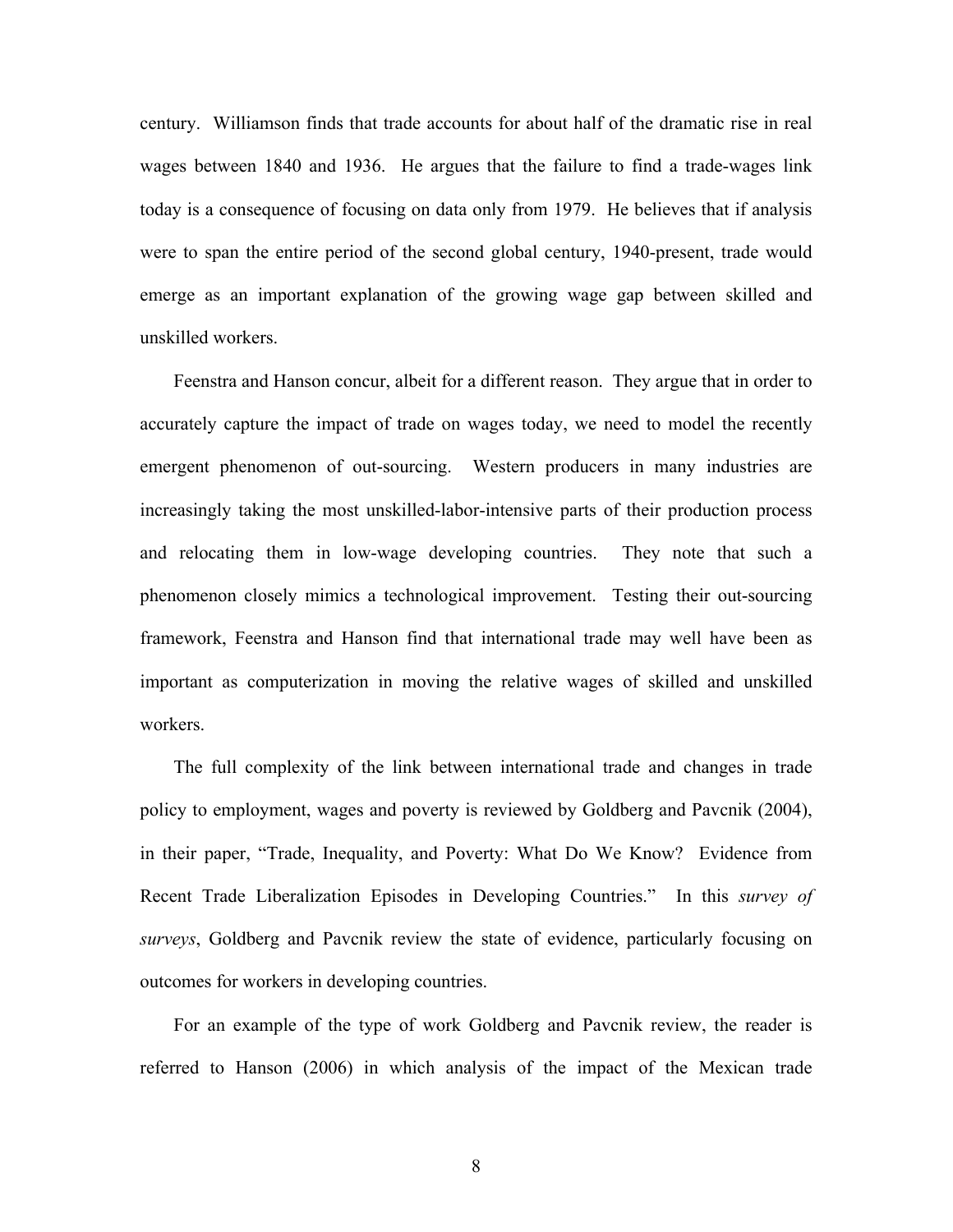liberalization during the 1980s is presented. Orthodox trade theory would tell us to expect that trade liberalization by an unskilled-labor-abundant country such as Mexico should raise the wages of unskilled workers relative to those of skilled workers and capital. Thus, trade liberalization for developing countries should typically be egalitarian, narrowing the distribution of income. However, Hanson finds that prior to the 1990s episode of liberalization, the northern part of Mexico was already more trade exposed than the south. This difference in relative exposure may in part explain the fact that incomes in the north were already higher than in the south during the preliberalization period. The 1990s liberalization increased the trade-exposure gap between the northern and southern regions of Mexico. As a consequence, Hanson finds that labor income in the low-exposure states fell by 10 percent relative to high-exposure states following the 1990s liberalization.

Hanson's results for Mexico are echoed in anecdotal evidence from China. Most of the trade liberalization in China has focused on the coastal cities. The subsequent rise in income in these cities accompanying the liberalization produced a widening gap between the urban coastal cities and the interior. By contrast, in a recent working paper, Topalova (2006) finds that the most trade-exposed rural poor in India gained less than other groups.

There are two ancillary strands of the debate concerning the impact of trade on wages. The first concerns the impact that mobile capital has on its relative bargaining position with labor. Rodrik (1997) notes that international trade increases the elasticity of demand for labor, thereby reducing labor's relative bargaining power. Chau and Kanbur (2003) formally explore this idea in their paper, "On Footloose Industries, Asymmetric Information, and Wage Bargaining." They find that in a more fully developed theory of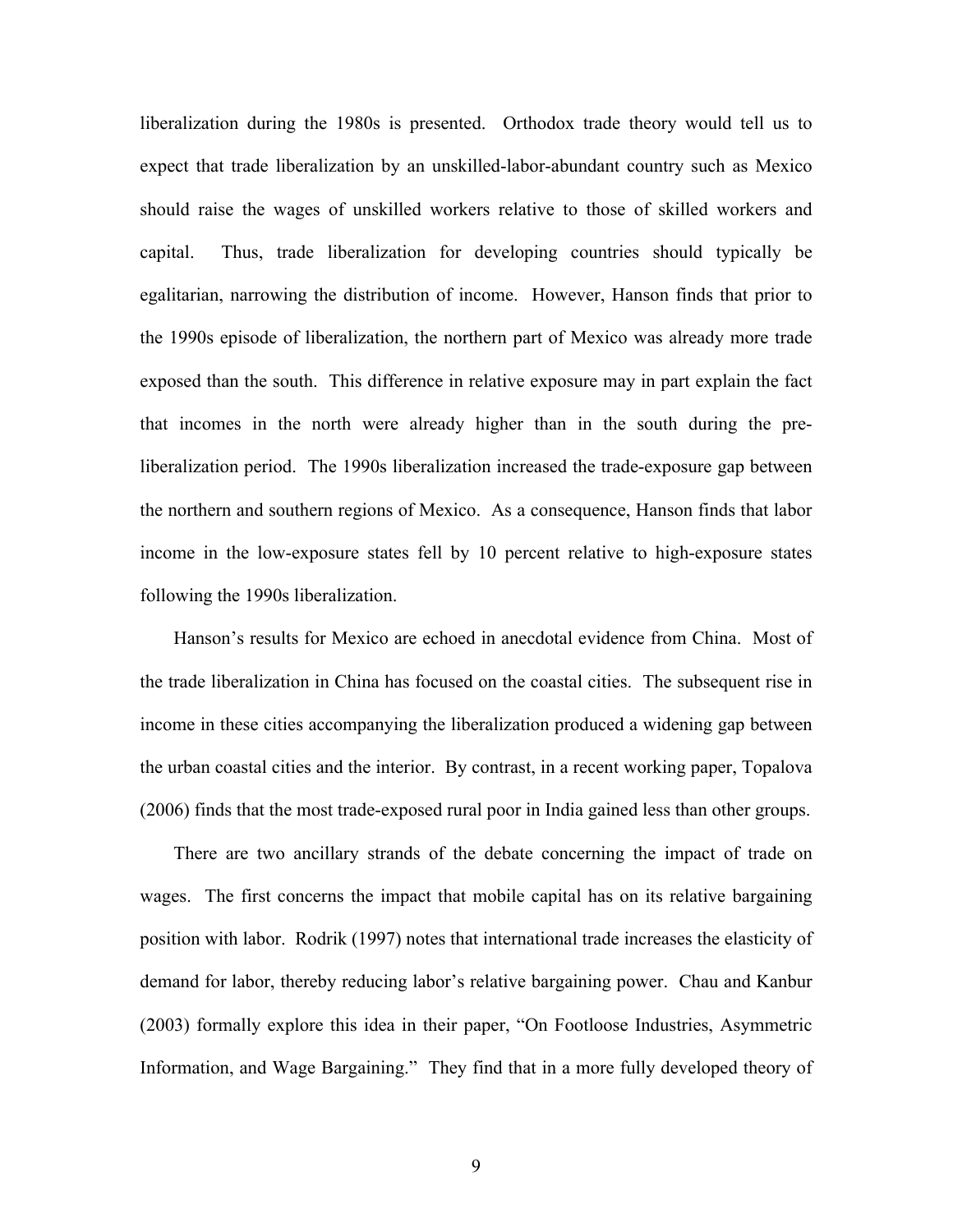the bargaining environment, international capital mobility has an ambiguous effect on labor's share of economic rents.

Scheve and Slaughter (2004), in their paper, "Economic Insecurity and the Globalization of Production," note that capital mobility may make the demand for labor more elastic, but may also increase uncertainty in the form of employment and/or wage outcomes. Empirical analysis from Britain during the 1990s finds that increased foreign direct investment (FDI) activity is positively correlated with worker perceptions of insecurity.

# **Part III International Trade and the Race to the Bottom in Core-Labor-Market Protection**

Labor concerns with the implications of international commerce for labor-market outcomes are accompanied by a similar set of concerns surrounding governmentallyenforced labor protections. Will labor market forces erode compliance with the corelabor market protections that comprise: (1) freedom of association and collective bargaining, (2) nondiscrimination in employment, (3) elimination of exploitative child labor and (4) forced labor? A second closely related question is: "Will governments actively reduce statutory protection of core-labor protections in an effort to attract foreign capital and improve international competitiveness? In a set of three papers, we consider the evidence on the impact of increased integration with global markets and the compliance with core-labor standards.

Sandra Black and Elizabeth Brainerd (2004) consider the evidence on nondiscrimination in their paper, "Importing Equality? The Impact of Globalization on Gender Discrimination." They note that the intensification of competition that comes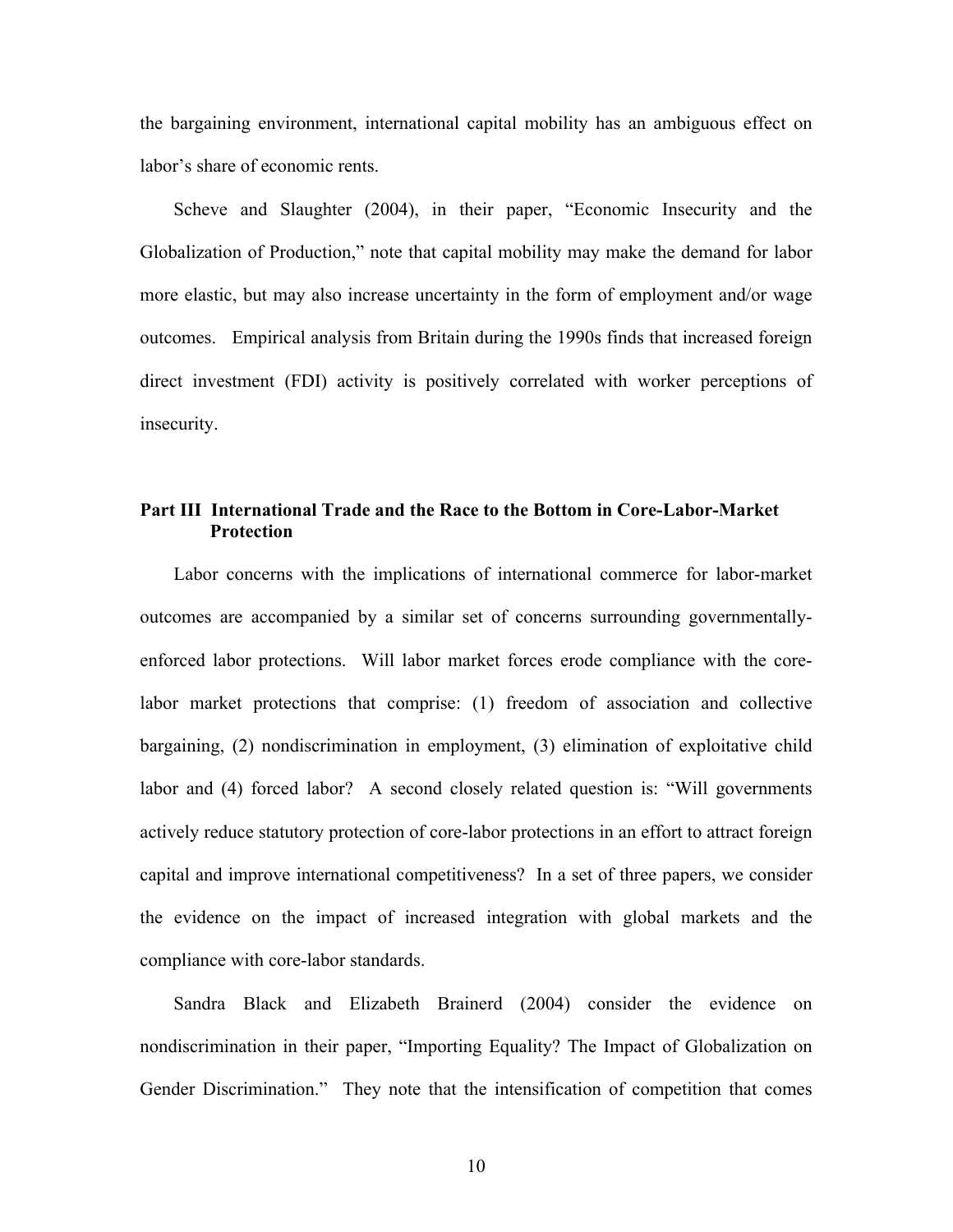about with globalization should pressure firms engaging in gender discrimination to end this sub-optimal practice. They indeed find for U.S. industries between 1976 and 1993 that the residual gender gap narrowed more rapidly in concentrated industries than in competitive industries. Thus, the pressures of international trade appear to erode the ability of firms in concentrated industries to indulge a taste for discrimination.

The channels through which trade impacts employment of children are more complex. In their thorough going analysis of Vietnam's integration into the global rice market, Edmonds and Pavcnik (2005) find that the incidence of child labor depends on each family's asset holdings. Between 1993 and 1998, Vietnam removed rice-export restrictions, producing a 29 percent increase in the domestic price of rice. From a theoretical perspective, the subsequent rise in the return to land and labor in rice production has an ambiguous impact on working children. On the one hand, the rise in adult wages in rice production increases the opportunity cost of household production. As a consequence, the rise in the wages of rural mothers may lead some families to draw their daughters out of school and into household production. Similarly, the rise in the wages of children working in the rice sector could increase the opportunity cost of child leisure and schooling. Families for which these substitution effects dominate may actually respond to the rise in the price of rice by increasing child labor. On the other hand, rising household income will increase the demand for quality children. Rising household wealth will relax the liquidity constraints that families face when trying to make education investments in their children.

Edmonds and Pavcnik (2006) find that households with large and medium-sized landholdings reduced the amount of time their children work and increased leisure and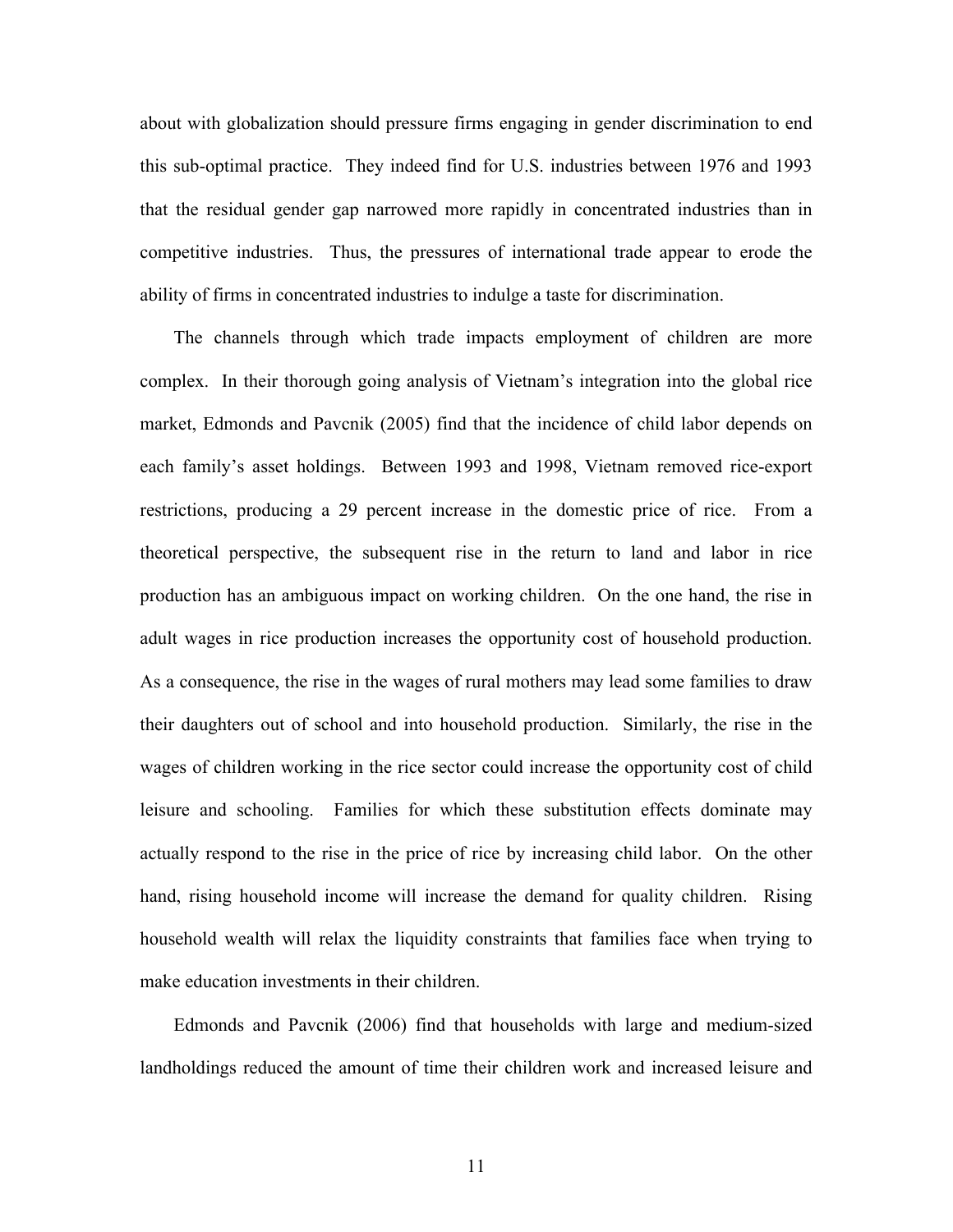schooling. The effect is particularly pronounced for older girls. Thus, the income effect dominated some of the other forces that might have drawn children further into rice or household production. However, children in families with small landholdings increased their supply of labor to the rice market. Thus, trade increased the employment opportunities for these children. Furthermore, urban households suffered a decline in real income when the price of rice rose. These families also increased the time their children spent working. It should be noted, though, that on balance, child labor declined in Vietnam following the liberalization of the rice market. A 30 percent increase in the price of rice resulted in a nine percentage point decline in child labor.

Edmonds and Pavcnik report similar results for a cross-country analysis in their paper, "International Trade and Child Labor: Cross-Country Evidence." Trade openness and child labor are *negatively* correlated. Each one percent increase in trade openness reduced child labor by 0.7 percent. Edmonds and Pavcnik find that the negative correlation between child labor and income is primarily driven by the positive correlation between trade openness and income growth.

Neumayer and de Soysa (2005b), in their paper, "Trade Openness, Foreign Direct Investment (FDI) and Child Labor," extend the results of Edmonds and Pavcnik to include FDI. Not only do countries open to trade have a lower incidence of child labor, countries with a larger stock of capital also have fewer working children. Indeed, there seems to be little empirical evidence that capital owners are attracted to markets in which child labor is common. In fact, the opposite appears to be the case.

Neumayer and de Soysa (2005a, 2005c) find a similar conclusion when analyzing the connection between trade and gender discrimination, forced labor, free association and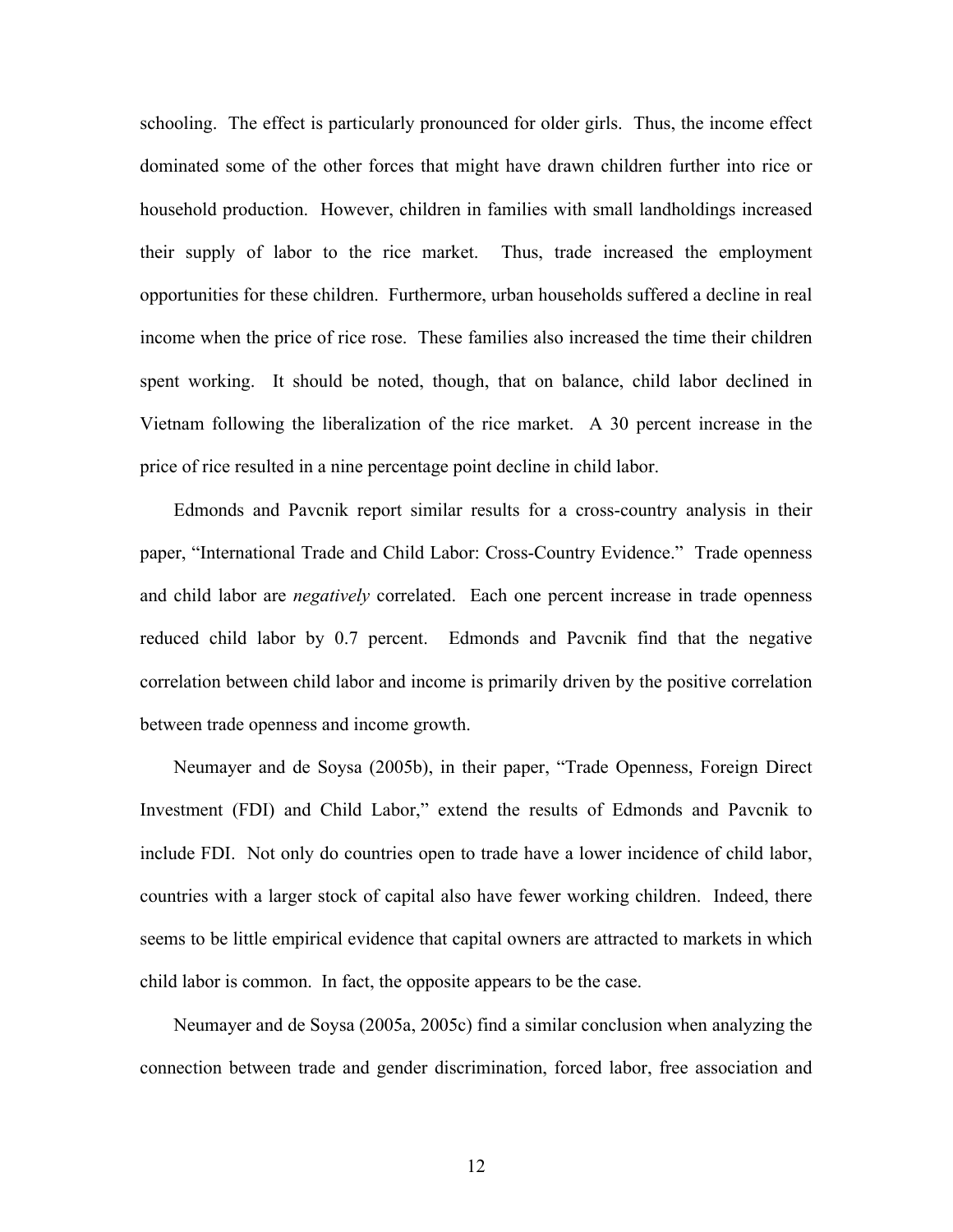collective bargaining. Even in a sub-sample of developing countries, the correlation between trade/FDI openness and labor protections is either positive or zero.

In a related area of inquiry, Ann Harrison and Jason Scorse (2004) study the impact of globalization on compliance with minimum-wage law in their paper, "The Impact of Globalization on Compliance with Labor Standards: A Plant-Level Study." They study the impact of export orientation for minimum-wage law compliance for Indonesian firms during the 1990s. Over this period, Indonesia quadrupled its minimum wage in nominal terms, resulting in a doubling of the real minimum wage. Harrison and Scorse find that foreign owned firms were more likely to be in compliance than domestic-owned firms, even controlling for worker and plant characteristics. Furthermore, export-oriented firms were also more likely to be in compliance.

However, Harrison and Scorse attach an important caveat to their results. Firms that were export oriented began the decade with *poorer* compliance performance than firms supplying the domestic market. It was not until the middle of the 1990s that exportoriented firms produced a record of compliance that exceeded that of domestic producers. Harrison and Scorse speculate that anti-sweatshop agitation early in the decade along with U.S. threats to retract tariff preferences under the Generalized System of Preferences (GSP) may have raised wages in export-oriented firms. That is, they find some evidence that Western buyers were sourcing from low-cost vendors paying below-market wages. Such firms may therefore have been a worthy target of human-rights activists.

An important aspect of the trade and labor debate concerns the efficiency properties and potential effectiveness of internationally coordinated legislation regulating core labor practices. To this end a number of scholars have attempted to identify the root causes of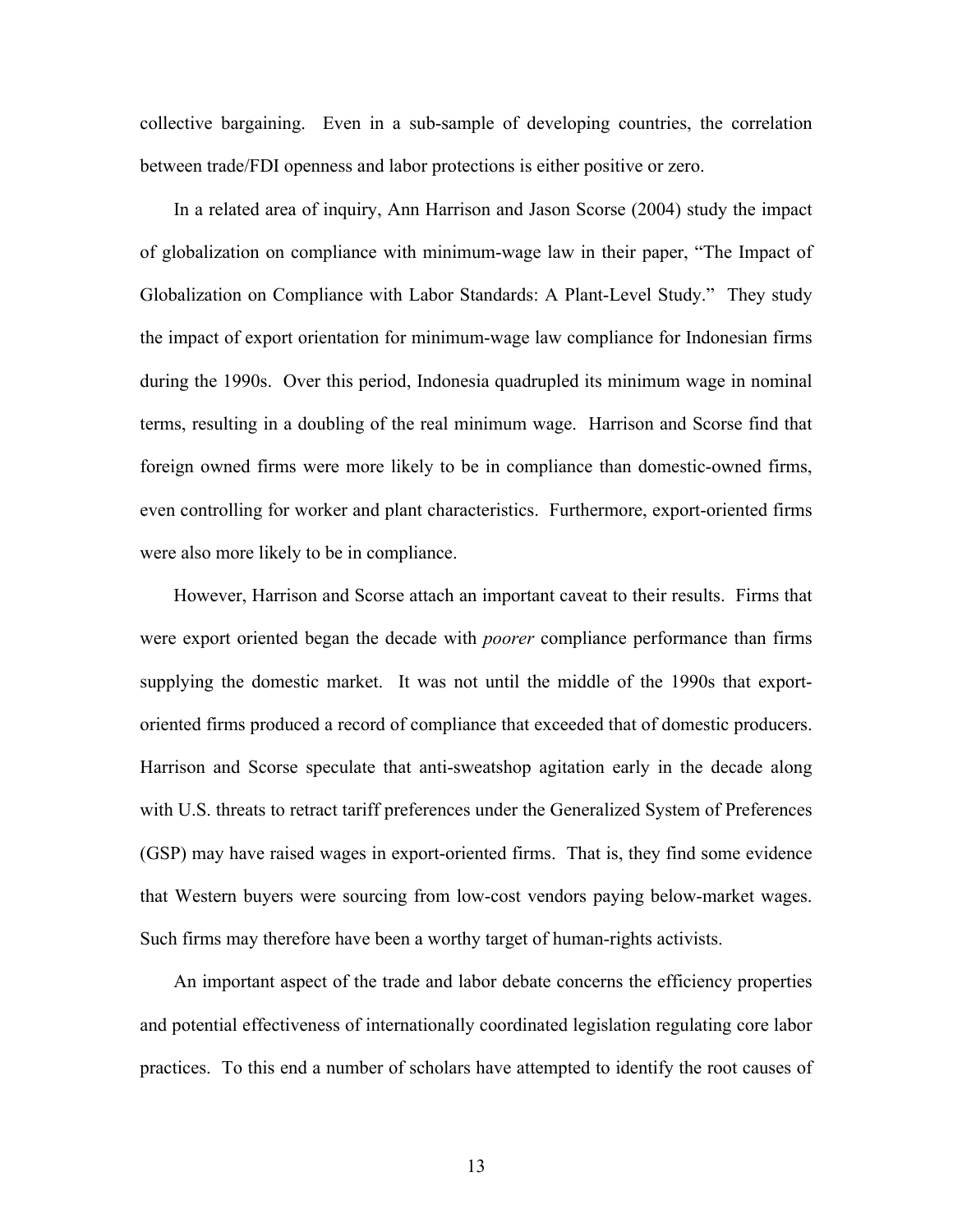poor core-labor-rights compliance. While the literature on the policy efficiency and effectiveness of labor standards lies outside the scope of this volume, we offer several suggestions for further inquiry.

A summary of the literature on the root causes of child labor and implications for domestic and international regulation is provided by Basu (1999). A seminal contribution to the understanding of child labor is provided by Baland and Robinson (2000) in their paper, "Is Child Labor Inefficient?" They ultimately lay the blame for inefficient child labor on two market failures. Child labor is efficiently supplied when the return to the last hour of work by a child is equal to the present discounted value of the increased future productivity of an additional hour of education. Will a family be able to satisfy such a condition?

Baland and Robinson find that two obstacles prevent families from reaching the optimal outcome. First, children cannot credibly pre-commit to compensate parents out of their future enhanced income for the cost of education borne by the parents. Second, collateral-poor parents may not be able to borrow against the child's future earnings in order to finance an education. Thus, Baland and Robinson see two market failures: a bargaining failure and a failure in the market for capital. In both cases, a law requiring a small reduction in child labor is Pareto improving, but such a response is second best. There is a range of policy options that can help families address the core cause of the market failure.

A third market failure producing inadequate human capital investment in children is analyzed by Bellettini, Ceroni and Ottaviano (2005) in their paper, "Child Labour and Resistance to Change." They find a coordination failure between the family and the firm.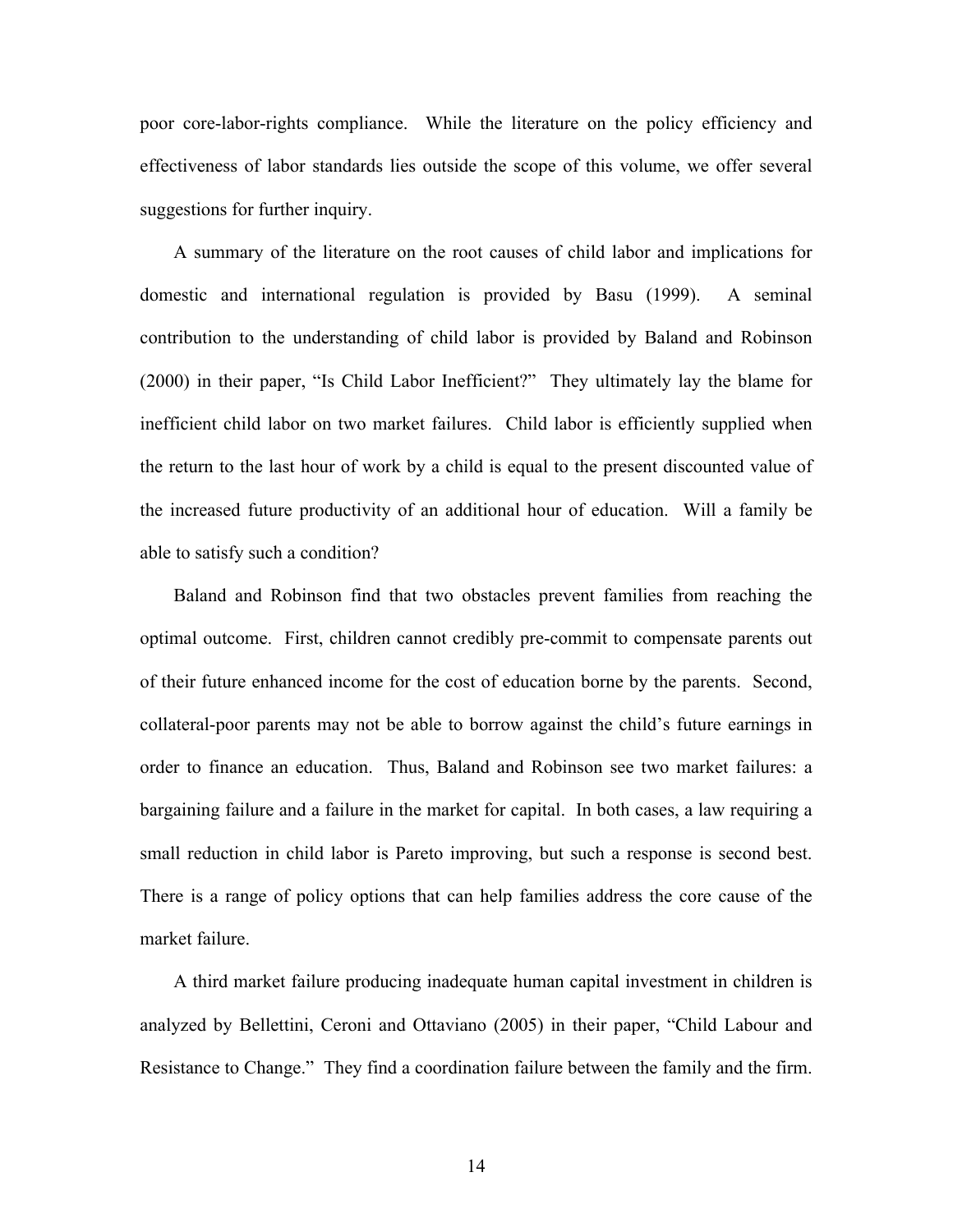Families will not invest in human capital if firms do not invest in human capital-using technologies, and firms will not invest in human-capital using technologies if families do not invest in education. Belletini et al. find that a subsidy to technological innovation is the first-best solution. Compulsory schooling laws or a ban on child welfare are not only second-best, they may even be welfare-reducing.

Dessy and Pallage (2005) also find that a ban on even the worst forms of child labor is likely to be welfare-reducing. Particularly egregious forms of child work expose children to physical and psychological stress. Examples include drug-trafficking, deepsea fishing, prostitution and pornography. As awful as these activities seem, they argue in their paper, "A Theory of the Worst Forms of Child Labour," that altruistic parents knowingly and rationally place their children in these dangerous occupations. For a family in extreme poverty, such choices may dominate more benign but lower-paying occupations. Even the children themselves may be better off if the proceeds of their work are used to pay for their education. Dessy and Pallage argue that if such practices are made illegal, they must be accompanied by poverty-alleviation programs to replace the lost income to the family. $\frac{1}{1}$ 

Our ethical principles are similarly challenged by Genicot (2002) in "Bonded Labor and Serfdom: A Paradox of Voluntary Choice." Clearly outright slavery is universally deplored. However, freely accepted bonded-labor contracts constitute a gray area in international labor standards. In such a contract, a worker voluntarily gives up freedom in exchange for a lump-sum payment. Such contracts are common in communities of people who have no other collateral to post for a loan. Repairing the attendant capital market failure will address the problem at its source. However, Genicot argues that a ban

 $\frac{1}{1}$  $^{1}$  A similar argument is advanced by Fan (2004).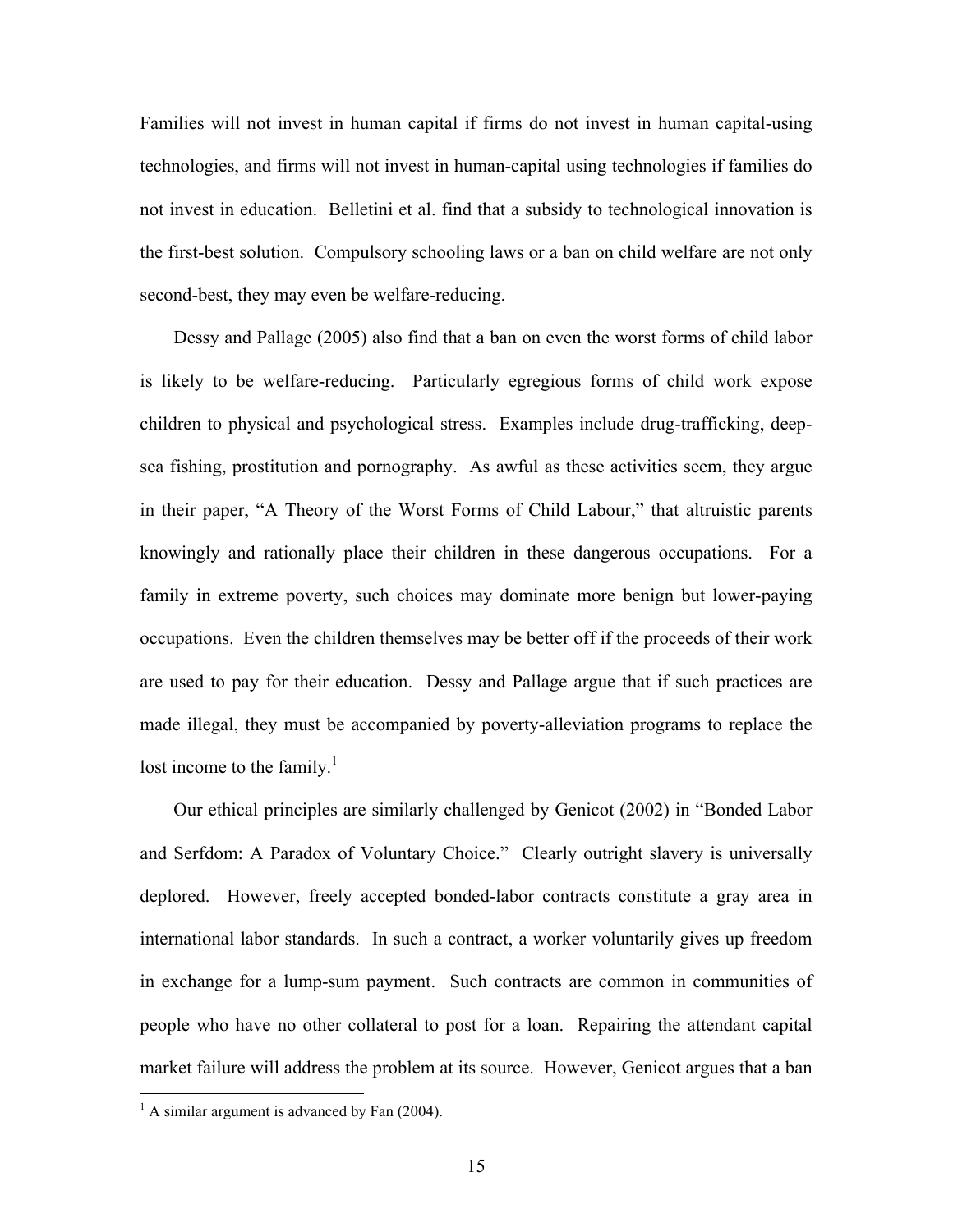on such contracts also has its place. She notes that a borrower may take out multiple loans. The question is: which lender's claim on the borrower's income takes precedence? Genicot reasonably notes that the claim held by the lender holding the bonded contract takes precedence. As a consequence, any conventional lender knows that his claim to repayment can be superseded by a bonded-labor contract. This fact may deter the conventional lender from offering a loan. As a consequence, the market failure that sets the stage for the bonded-labor contract is itself created by the legal possibility of such a contract. Genicot argues that market function will improve if bonded-labor contracts are illegal. With the bonded-labor option off the table, the conventional lender can now make a loan without fearing that his claim to be repaid will be superseded by another contract.

Basu (2002) finds a similar argument for banning practices of sexual harassment in the workplace. In his paper, "Sexual Harassment in the Workplace: An Economic Analysis with Implications for Worker Rights and Labor Standards Policy," Basu finds a basis for outlawing such workplace conduct even if the workers employed in such firms know harassment is commonplace and are paid a compensating differential.

Review of the theoretical literature on the causes and optimal-policy responses produces an array of somewhat counter-intuitive results. In some cases, laws prohibiting certain types of contracts may indeed be welfare-enhancing. We turn now to two questions: (1) Do such laws, as a practical matter, have the desired effect? And (2) do labor-market regulations have positive or negative consequences for workers in developing countries?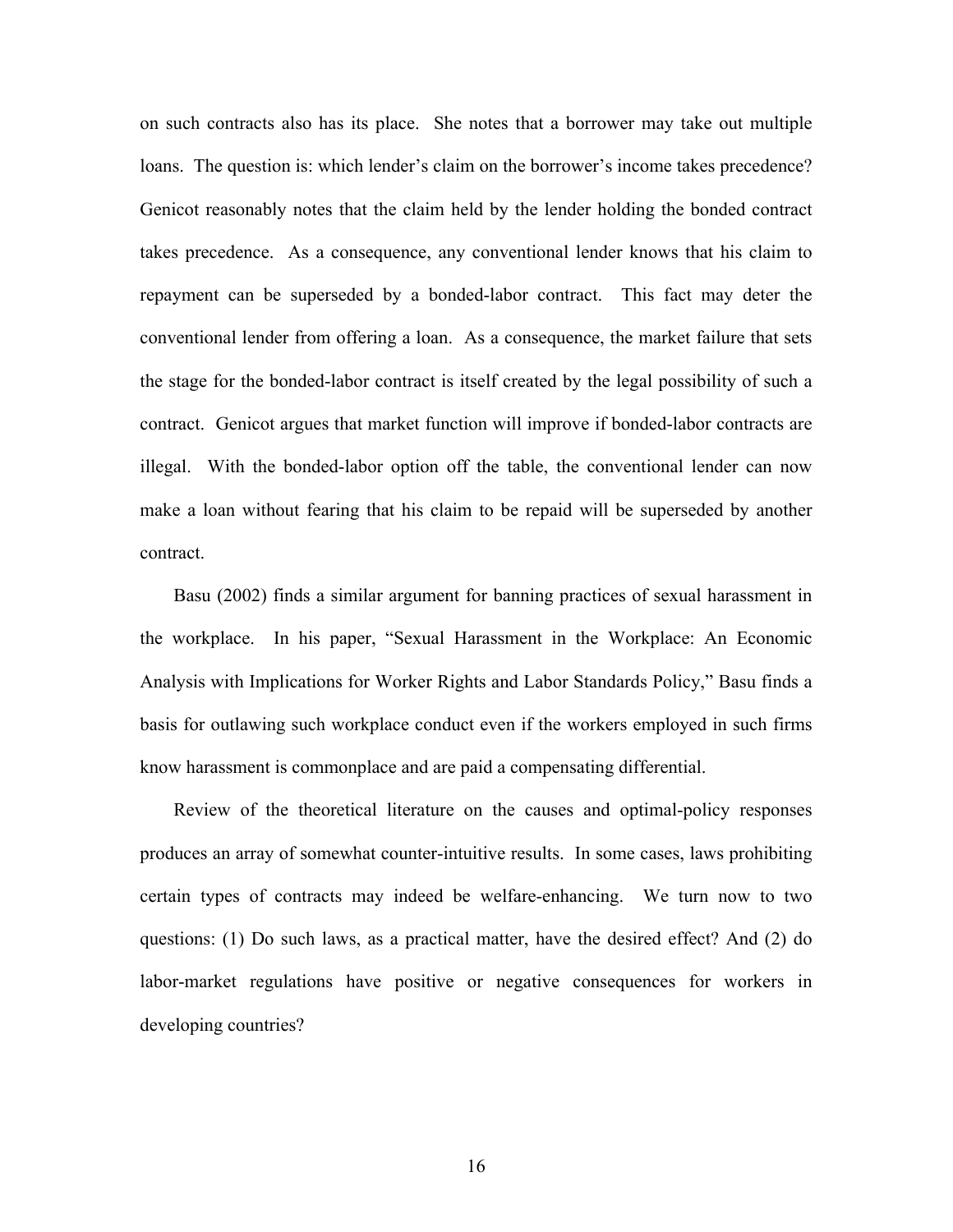Child-labor laws from the early part of the  $20<sup>th</sup>$  century provide some interesting evidence on the effectiveness of legal remedies for socially undesirable conduct. Moheling (1999) looks carefully at the introduction and expansion of laws in the United States between 1880 and 1910. In the wake of the rising incidence of child labor between 1890 and 1900, many U.S. states enacted laws regulating the employment of 13-year old boys and girls. In her paper, "State Child Labor Laws and the Decline of Child Labor," Moheling attempts to identify the role of these laws in the subsequent decline in child labor during the early decades of the  $20<sup>th</sup>$  century.

Of course, many factors could be reducing child labor, not just legal restrictions. In order to isolate the impact of the laws, Moheling compares the employment practices of 13-year old children to whom the laws applied relative to 14-year old children for whom the laws did not apply. Using a *difference-in-difference-in-difference* methodology, she finds that labor practices of 13-year olds were mirrored in the labor practices of 14-year olds. Moheling concludes then that the laws were not driving behavior. Rather, some other exogenous force was simultaneously leading to legal restrictions on 13-year olds and employment habits of 13 and 14 year old children.

Indeed, Brown, Christiansen and Philips (1992) discuss what some of these exogenous forces might be. In their paper, "The Decline of Child Labor in the U.S. Fruit and Vegetable Canning Industry: Law or Economics?" they argue that child-labor laws were often written to suit the needs of employers rather than to protect children. Labor laws in the fruit and vegetable canning industries were most common and intensively enforced in the urban areas where canning factories had become more capital intensive, dangerous and in operation year round. Legal restrictions targeted mothers who brought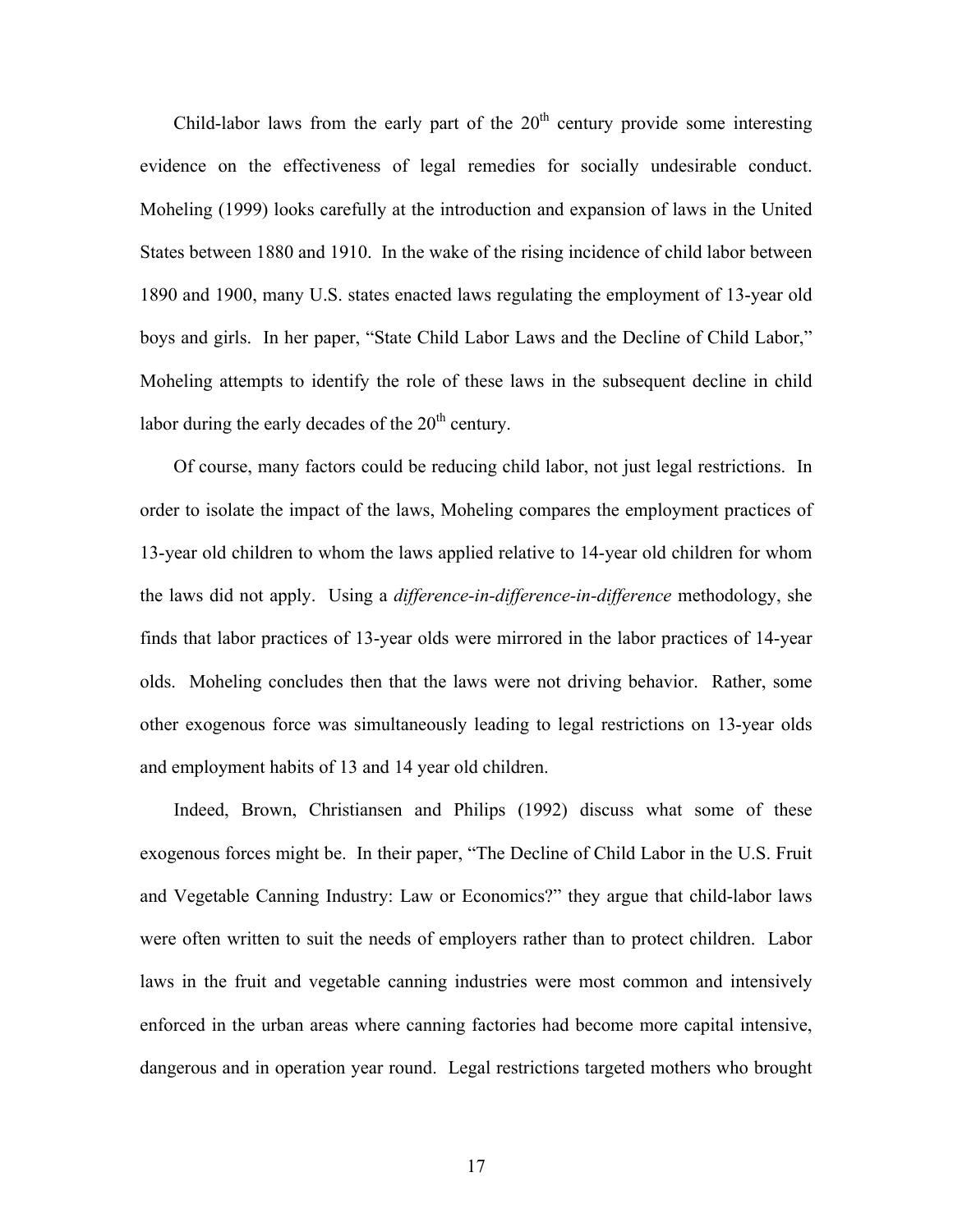small children to work with them. Laws were much less common and less intensively enforced in rural settings in which fruit and vegetable processing was seasonal, involving little technology.

By comparison, Lleras-Muney (2002) finds that laws compelling school attendance and regulating child labor enacted between 1931 and 1939 where quite effective in reducing child labor and increasing educational attainment. Furthermore, she establishes that these laws were not only effective but also not endogenous.

The consequences for workers of laws regulating working conditions also vary with market setting. For example, Besley and Burgess (2004) analyze the impact of amendments to the procedures for resolving industrial disputes in India. They report in their paper, "Can Labor Regulation Hinder Economic Performance? Evidence from India," that Indian states that amended their procedures in a "pro-labor" direction between 1958 and 1992 suffered a relative decline in economic performance across several dimensions. Similarly, Lai and Masters (2005) find negative employment and wage effects from of mandatory maternity benefits imposed in Taiwan reported in their paper, "The Effects of Mandatory Maternity and Pregnancy Benefits on Women's Wages and Employment in Taiwan, 1984-1996." Finally, MacIssac and Rama (2001) find that workers in Peru "pay" for their benefits through lower wages. Benefits that are excessively high may even fund consumption levels for unemployed workers that are higher than for employed workers.

These results are as we might expect when labor markets are perfectly competitive and workers are paid their marginal value product. However, does labor-market regulation have a role when there is some evidence of monopsonistic power exercised by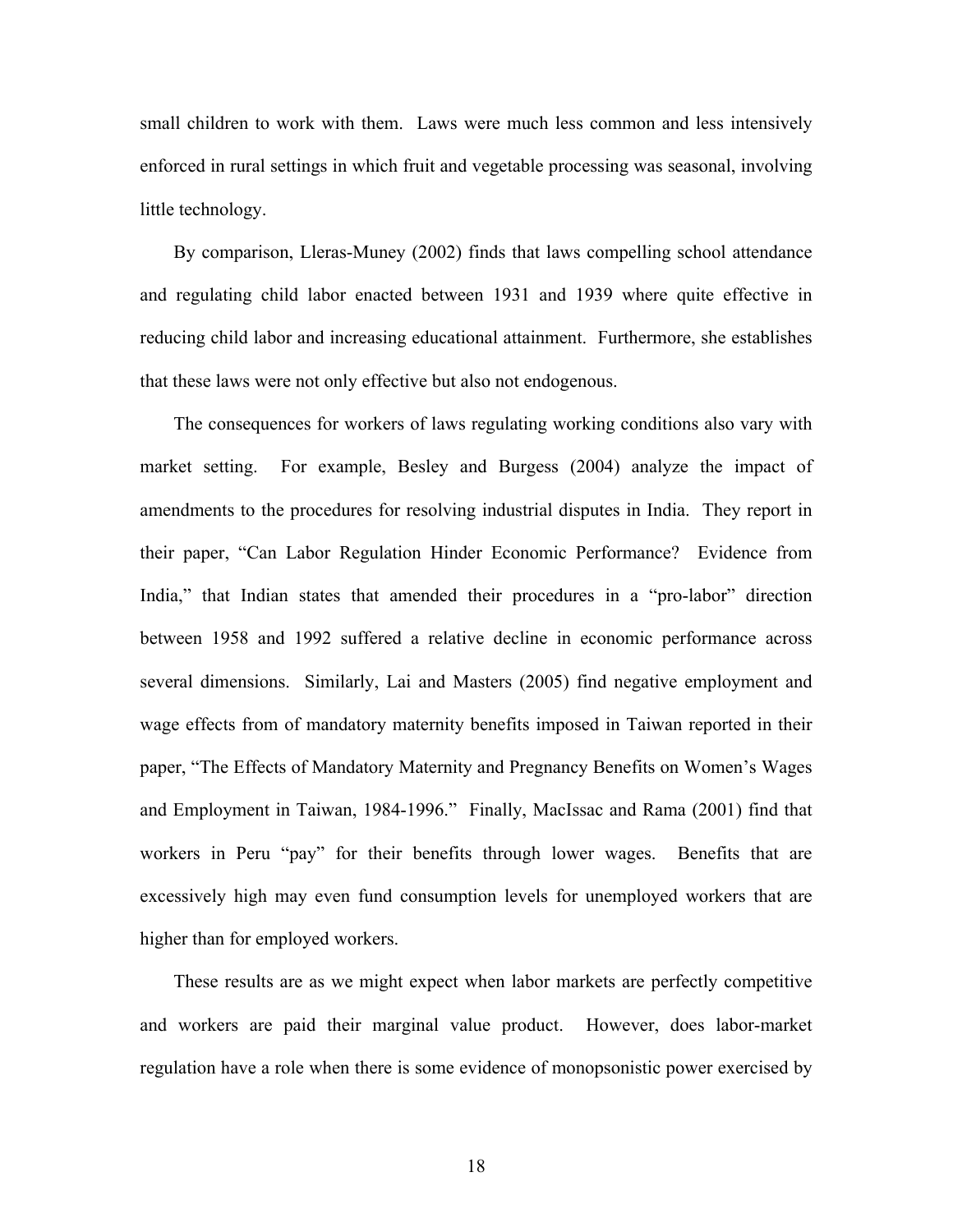employers? Harrison and Scorse (2004), in their paper, "Moving Up or Moving Out? Anti-Sweatshop Activists and Labor Market Outcomes," answer "yes." Returning again to the aforementioned quadrupling of the minimum wage in Indonesia in the early 1990s, basic theory tells us to expect that employment in affected industries should decline and footloose industries might relocate to competing-supplier countries. However, Harrison and Scorse find employment expanding in precisely those industries most likely to be affected by minimum-wage legislation. Thus, again, they argue that there was considerable monsopsonistic market power exercised in Indonesia's export sectors. As a consequence, tighter enforcement of minimum-wage law was feasible without reducing employment or driving firms to relocate.

Furthermore, and perhaps more importantly, enforcing process-oriented rights (as opposed to outcome-oriented rights) may help markets function more effectively. To this end, Galli and Kucera (2004) study the effect of enforced rights to collective bargaining and free association on labor market organization for 14 Latin American countries during the 1990s. They are specifically trying to address the question as to whether employers will attempt to avoid recognizing these civic rights by informal employment practices. However, in their paper, "Labor Standards and Informal Employment in Latin America," Galli and Kucera find that greater recognition of labor rights is negatively correlated with informal employment. This is the case both across countries and across time.

In light of the evidence that at least some labor protections increase production cost, we need to consider the possibility that in a globalizing environment, some governments may scale back labor protection in order to gain a competitive edge. This *race to the*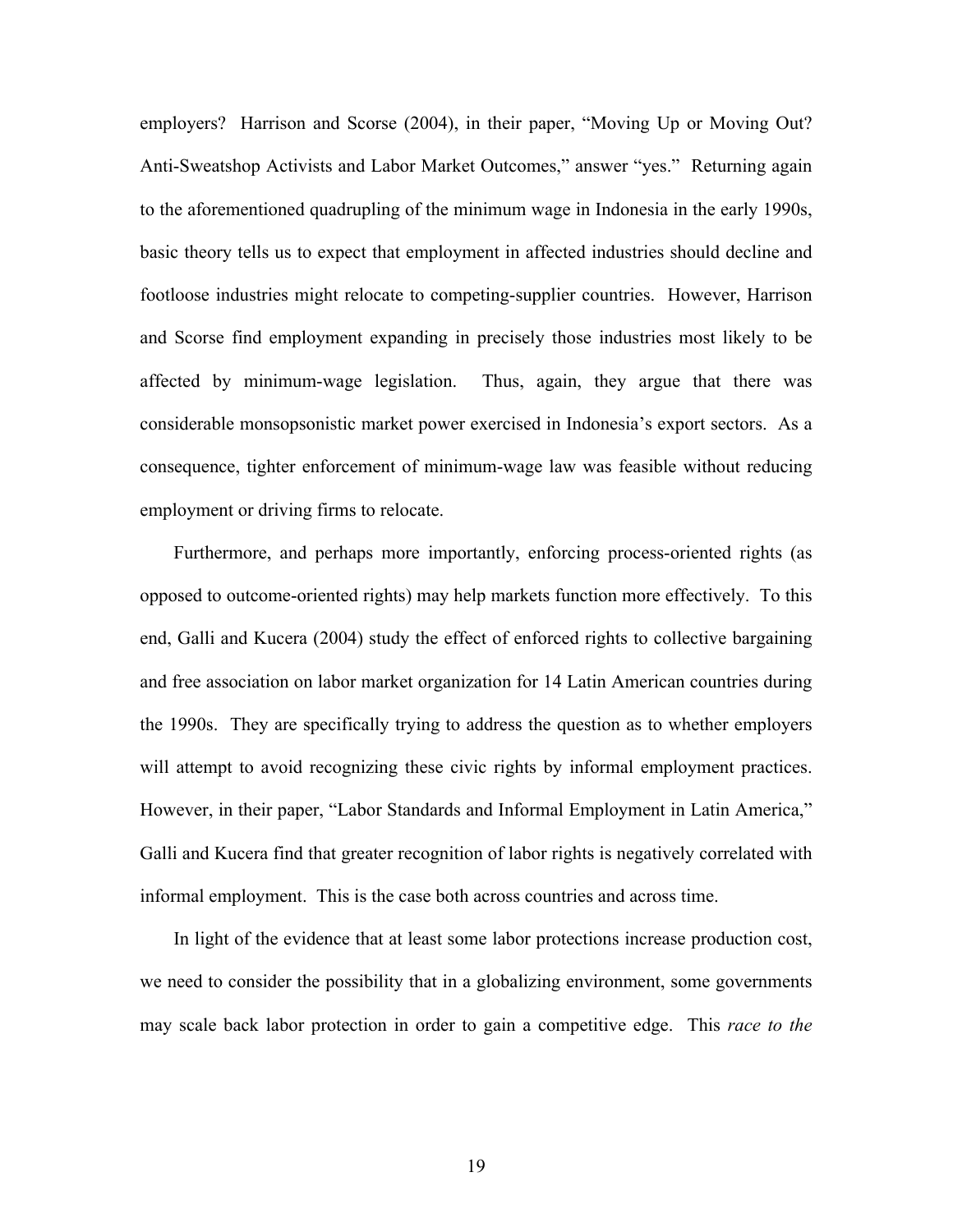*bottom* in labor protections lies at the heart of organized labor's objections to further trade liberalization.

Some of the theoretical issues are discussed by Will Martin and Keith Maskus (2001) in their paper, "Core Labor Standards and Competitiveness: Implications for Global Trade Policy."<sup>2</sup> Brown, Deardorff and Stern (1996), in their paper, "International Labor Standards and Trade: A Theoretical Analysis," also discuss a number of channels through which international trade may affect incentives for labor legislation. A common theme throughout this literature is that often trade provides incentives for a *race to the top* rather than the *bottom*.

For example, consider discrimination in employment. Martin and Maskus point out that employment discrimination against any particular group of workers is inefficient and, therefore, actually lowers productivity. So a government looking for international competitiveness might strengthen anti-discrimination legislation. They point out that the only core labor protections that might erode competitiveness are the rights to free association and collective bargaining that provide workers with the ability to constrain the supply of labor in the export sector.

The analytical framework used by Martin and Maskus is implemented empirically by Matthias Busse (2002). He reports in his paper, "Do Labor Standards Affect Comparative Advantage in Developing Countries?" that discrimination in employment against females weakens comparative advantage in unskilled-intensive production as Martin and Maskus predicted. However, lax enforcement of laws regulating forced labor and child labor does, indeed, improve comparative advantage.

 $\frac{1}{2}$ <sup>2</sup> See also Maskus (1997) for an extended analysis of international trade and domestic policy regulating core labor practices.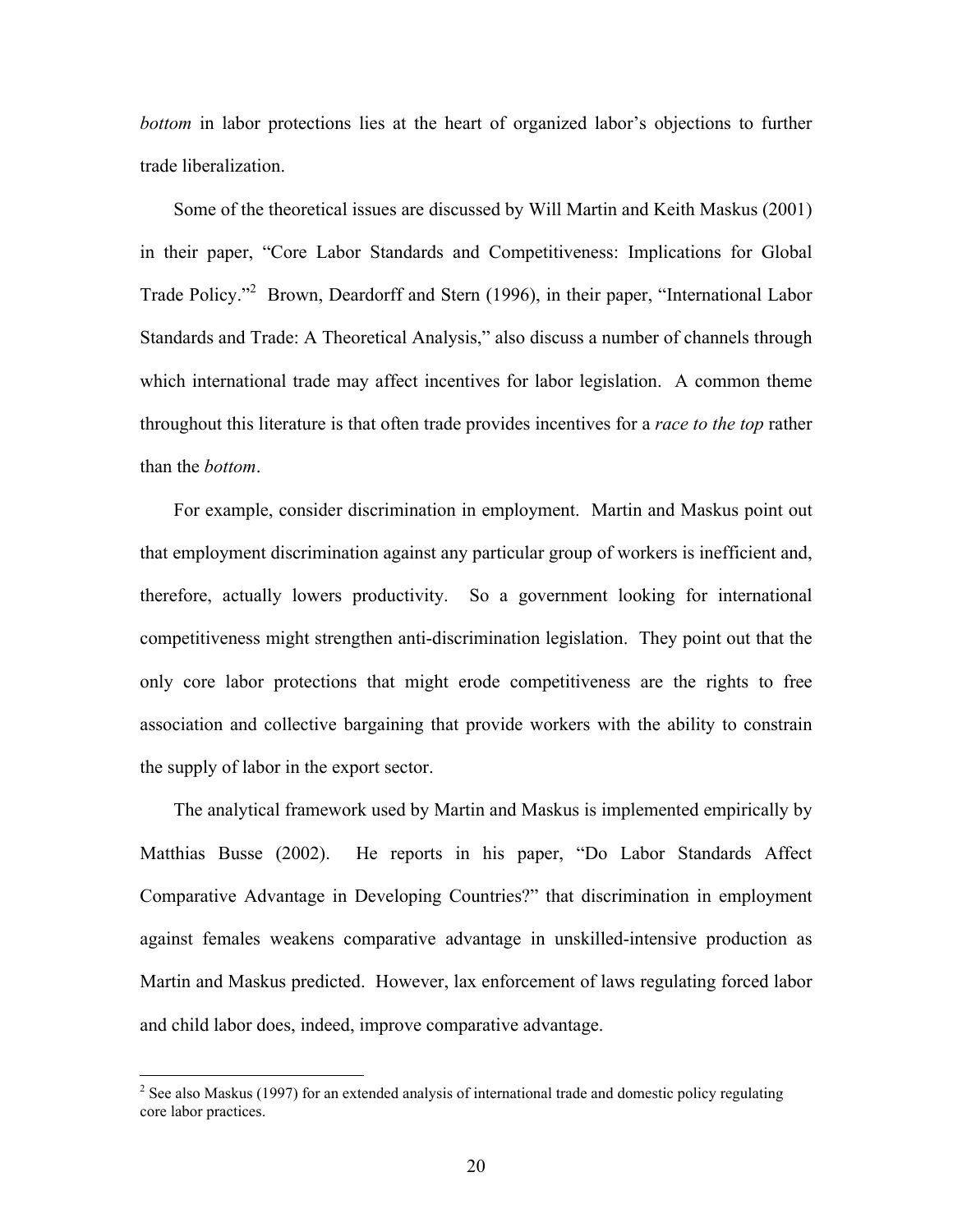Brown, Deardorff and Stern acknowledge that in some contexts labor protections such as health and safety may increase the cost of production. In a closed economy, some of these costs may be passed on to consumers, thus making them politically more palatable. But firms in a small open economy face fixed world prices. As a consequence, all of the cost of the standard will be borne by the producer.

Nevertheless, even in this context, some countries will have an incentive to tighten standards. Such an outcome will emerge if labor standards are labor-using. Some examples of labor-using standards are restrictions on hours worked or minimum age of employment. An internationally adopted labor-using standard will contract the supply of labor on the world market. The contraction in the supply of labor in labor-abundant countries will improve the terms of trade at the expense of labor-scarce countries. As a consequence, labor abundant countries could be motivated to set labor standards both to achieve domestic objectives as well as to capture a terms-of-trade benefit.

A third consideration is raised by Dani Rodrik (1998) in his paper, "Why Do More Open Economies Have Bigger Governments?" It is true that trade openness may lead domestic producers to seek relief from costly labor standards. However, capital owners are not the only factor of production competing in the political arena. Workers in a globalizing economy also face more wage, price and employment volatility. Governments may be pressured to play a risk-reducing role either through expenditures or regulations.

Indeed, as an historical matter, labor has typically won this contest. Michael Huberman (2002), in his paper, "International Labor Standards and Market Integration before 1913: A Race to the Top?" examines the evolution of labor protections during the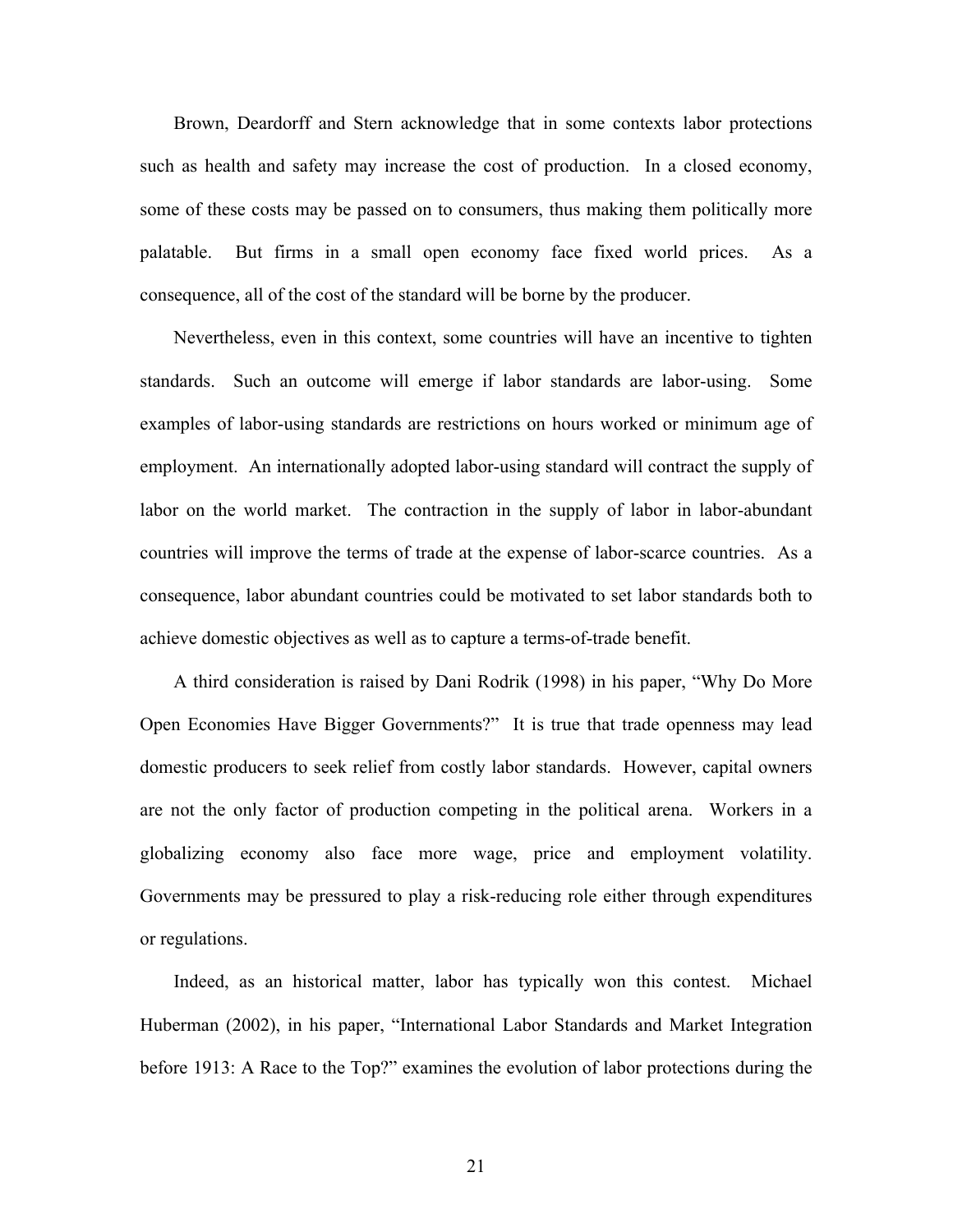first globalization century. As discussed above, this period is characterized by profound convergence in factor prices. One might expect to observe convergence in labor-market institutions as well. However, this is not the case until the eve of WWI. For the most part, countries typically developed idiosyncratic labor protections that reflected their own particular political and social institutions.

Moreover, to the extent that standards converged, they converged up. In a companion piece, Huberman and Wayne Lewchuk (2002) discuss the emergence of the Labour Compact between 1850 and 1913. In their view, the rise in wage and employment instability that accompanied rising trade shares led workers to demand greater government protections against employment risk and uncertainty. Governments that adopted labor protections also found labor willing to support greater trade liberalization. Thus, trade begat labor protections and labor protections begat trade openness.

Rodrik comes to the same conclusion based on analysis of data from the second half of the  $20<sup>th</sup>$  century. Those open economies with the largest terms of trade volatility also have larger governments.

One final *race to the bottom* argument concerns the impact of weak labor protections on foreign direct investment. It seems intuitive that foreign capital may seek out the lowest cost and most malleable labor force. However, there is little empirical evidence to support this line of thought. For example, David Kucera (2002), in his paper, "Core Labour Standards and Foreign Direct Investment," finds that capital appears to be drawn to markets in which free association and collective bargaining rights are protected and child labor and discrimination in employment are prohibited.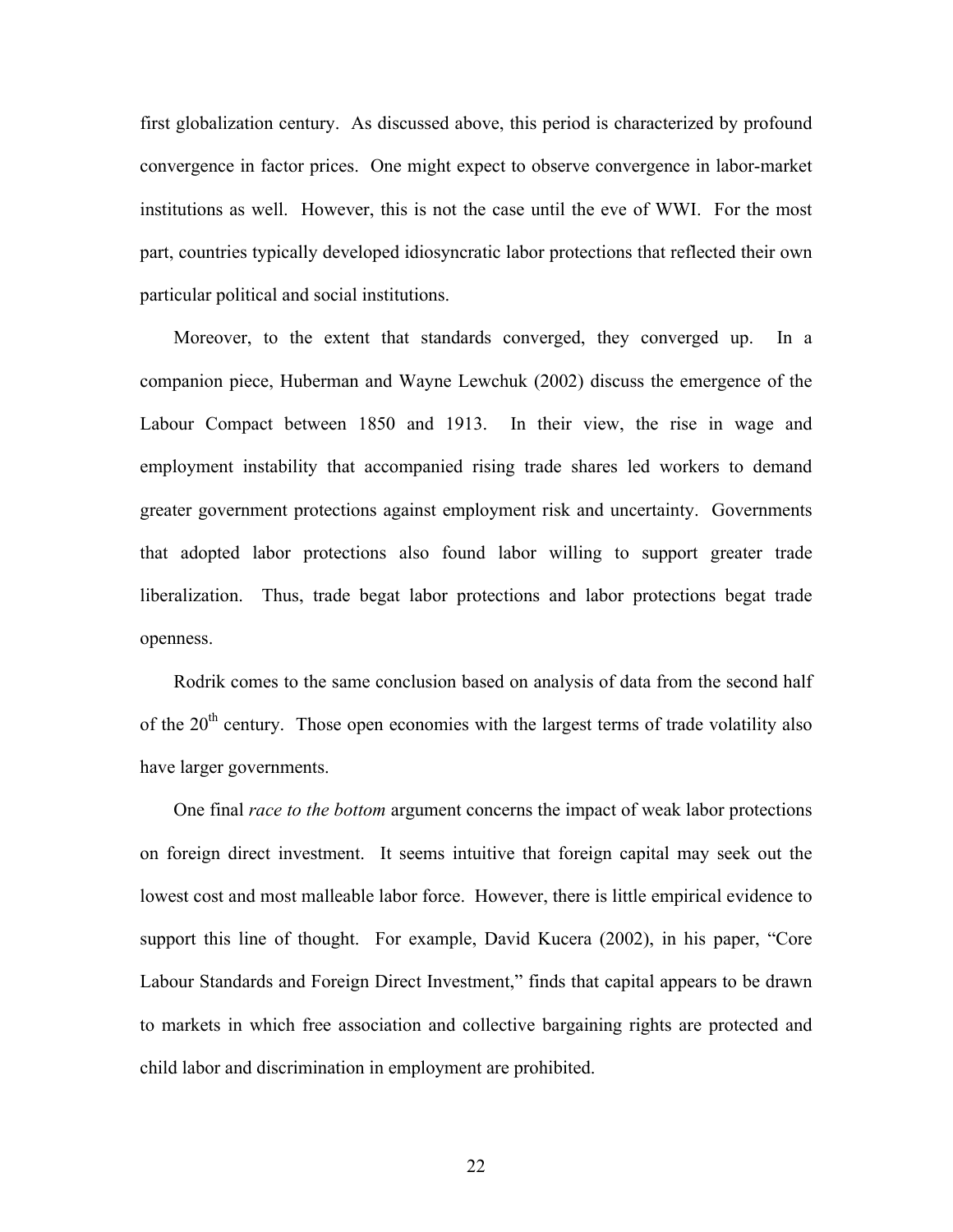Foreign capital typically looks for stable labor markets that are not disrupted by political and labor violence. Further, foreign capital is typically not interested in working with the skill levels possessed by child labor. And, perhaps most importantly, societies that protect labor rights are more likely to enforce contracts and protect ownership rights generally. These are two features of the political environment that the foreign capital owners are seeking when searching for a location to install capital.

# **Part IV Labor Protections in International Trade Negotiations**

So, should labor rights be protected in the WTO? That is a complicated question. Two papers work through the complex array of issues that must be considered. Maskus (1997), in his paper, "Should Core Labor Standards be Imposed through International Trade Policy?" and Brown's (2001) paper, "Labor Standards: Where Do They Belong on the International Trade Agenda?" lay out a range of issues that must be considered when answering this question. A history of labor standards in international negotiations can be found in Stanley Engerman's (2003) paper, "The History and Political Economy of International Labor Standards."

In the final analysis, Panagariya's (2001) answer to the trade-labor link is an unequivocal "no." Labor practices and regulations will inevitably vary across countries and times, reflecting each country's situation and tastes. There is no one single set of political and economic institutions that maximizes welfare in all situations. For the sake of efficiency, each country must be allowed to undertake its own cost-benefit calculation where labor protections are concerned.<sup>3</sup>

<sup>&</sup>lt;sup>3</sup>  $3$  This point is originally made by Bhatwati and Srinivasan (1996) in the context of the role of environmental issues in the WTO.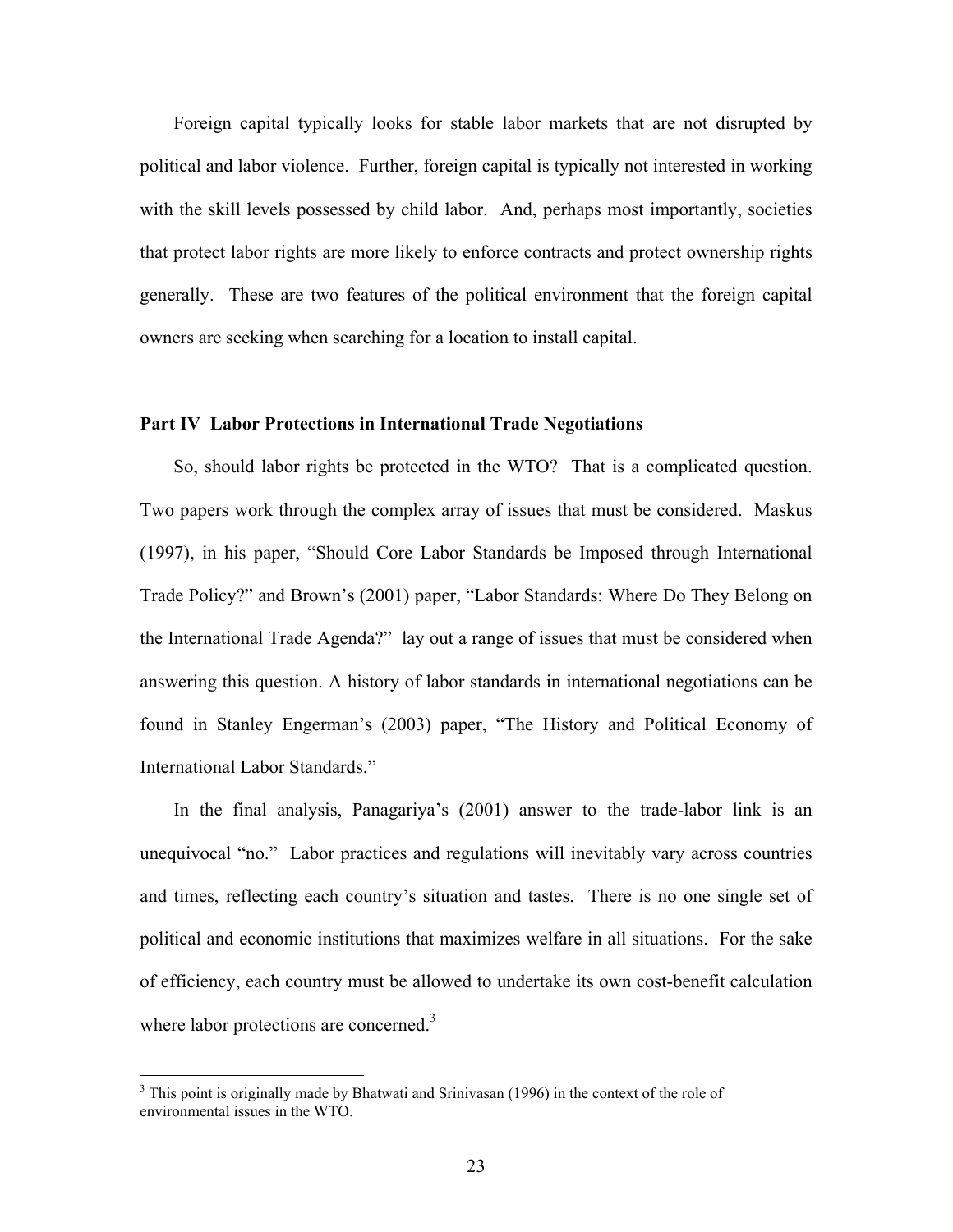Kyle Bagwell and Robert Staiger (2001a), however, point out that in a global trading environment, governments weighing costs and benefits will not choose efficient labor standards. Setting labor standards, to the extent that they alter the volume of trade, will generate external effects on trade partners. These external effects will be ignored in a simple calculation based on domestic costs and benefits.

Thus, Bagwell and Staiger argue that labor standards should indeed be brought into the WTO. However, they do not propose entering into the morass of negotiations over labor standards directly. Rather they propose simply to require any domestic policy changes that reduce market access to foreign suppliers be offset by further tariff reductions that restore market access. The end result is to internalize any external effects that the domestic standards setting has on foreign producers. Such an arrangement preserves domestic autonomy over labor-standards setting without letting countries use standards to achieve strategic gains in international trade. Bagwell and Staiger make a formal presentation of this point in their paper, "Domestic Policies, National Sovereignty, and International Economic Institutions." 4

Following Bagwell and Staiger's analysis of negotiating labor standards within the WTO, several papers emerged that address the question of issue linkage in international trade negotiations. Most of these papers emphasize the fundamental principle that whatever negotiating framework emerges, the agreement must be self-enforcing. There is no super-national authority that can compel countries to comply with the provisions of an agreement once the negotiations are concluded. Punishment for defection is limited in some form or another to reverting to the Nash equilibrium which, typically in international trade negotiations, suffers from a prisoner's dilemma.

 $\frac{1}{4}$ <sup>4</sup> A less technical version of these ideas can be found in Bagwell and Staiger (2001b).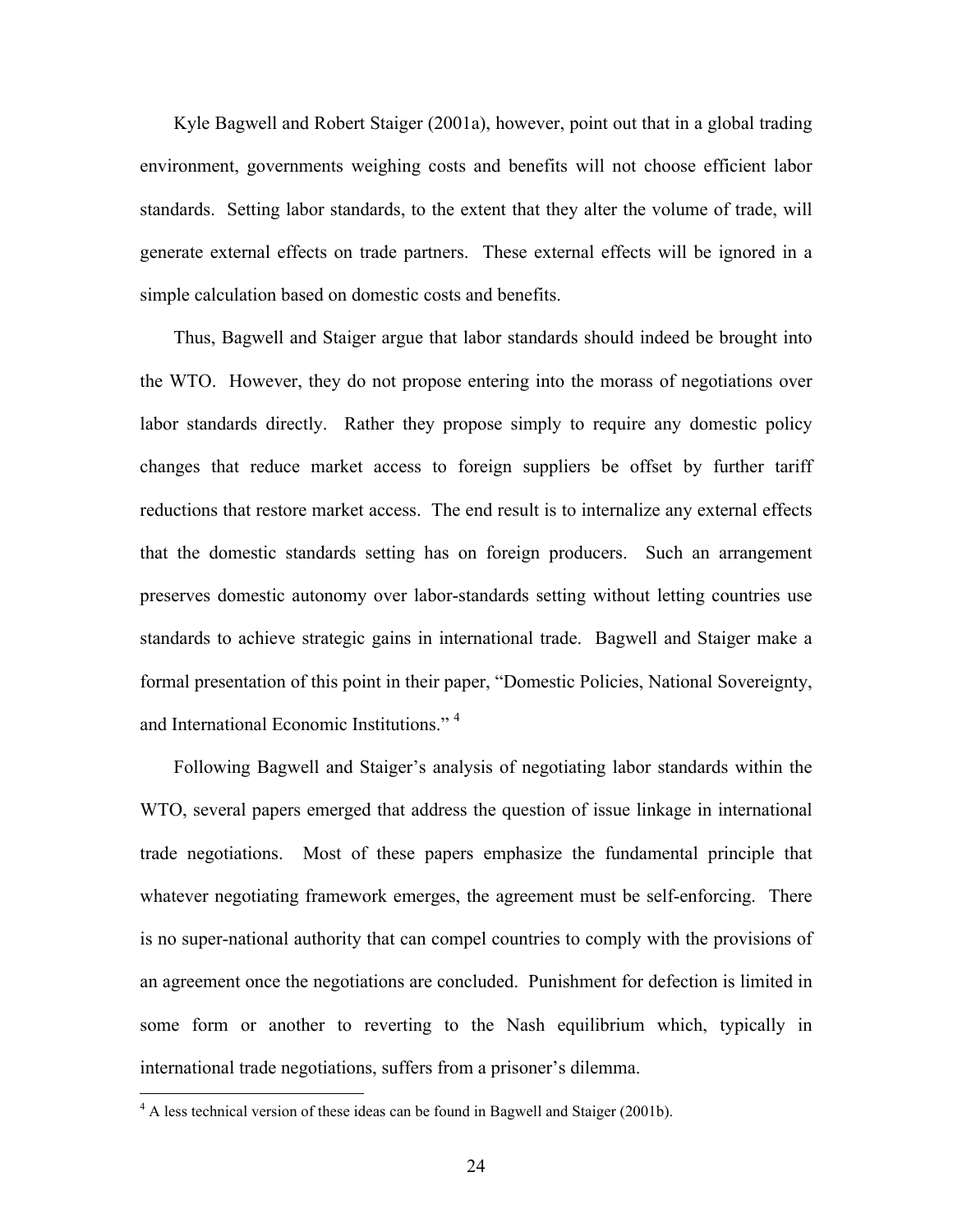There are several considerations that determine what issues should be linked in an agreement. Giancarlo Spagnolo (2001) addresses the issue of enforcement. The tools of enforcement in the International Labor Organization (ILO), in which matters of international labor standards coordination have historically resided, are quite weak. Compliance is voluntary. The ILO is essentially an institution that provides advice and technical assistance. By contrast, mechanisms of enforcement in the WTO are more powerful. Any country that reneges on its commitments following a round of trade negotiations can expect retaliatory withdrawal of concessions by its trade partners.

Spagnolo asks in his paper, "Issue Linkage, Credible Delegation, and Policy Cooperation," under what conditions should we remove negotiations over labor practices from the ILO and embed them in the WTO? That is, within the WTO, a country can use the more powerful enforcement mechanisms to punish trade partners that deviate from commitments on labor practices. Or, more specifically, should international negotiations be structured so that a country with poor labor practices can be punished by withdrawing market access for its exports?

Spagnolo's answer to this question depends on how countries calculate the payoffs from cooperation on the two issues. If a failure to reach a cooperative agreement on one issue increases the value of cooperation on the other issue, then Spagnolo describes these two coordination objectives as *substitutes*. In this case, countries will find it easier to sustain cooperation on either issue if negotiations on both issues are linked in a single agreement. A country considering defection on labor practices, for example, will see cooperation collapse on labor and trade if cooperation is linked in a single agreement. The consequent increase in the cost of defection achieved by linking issues will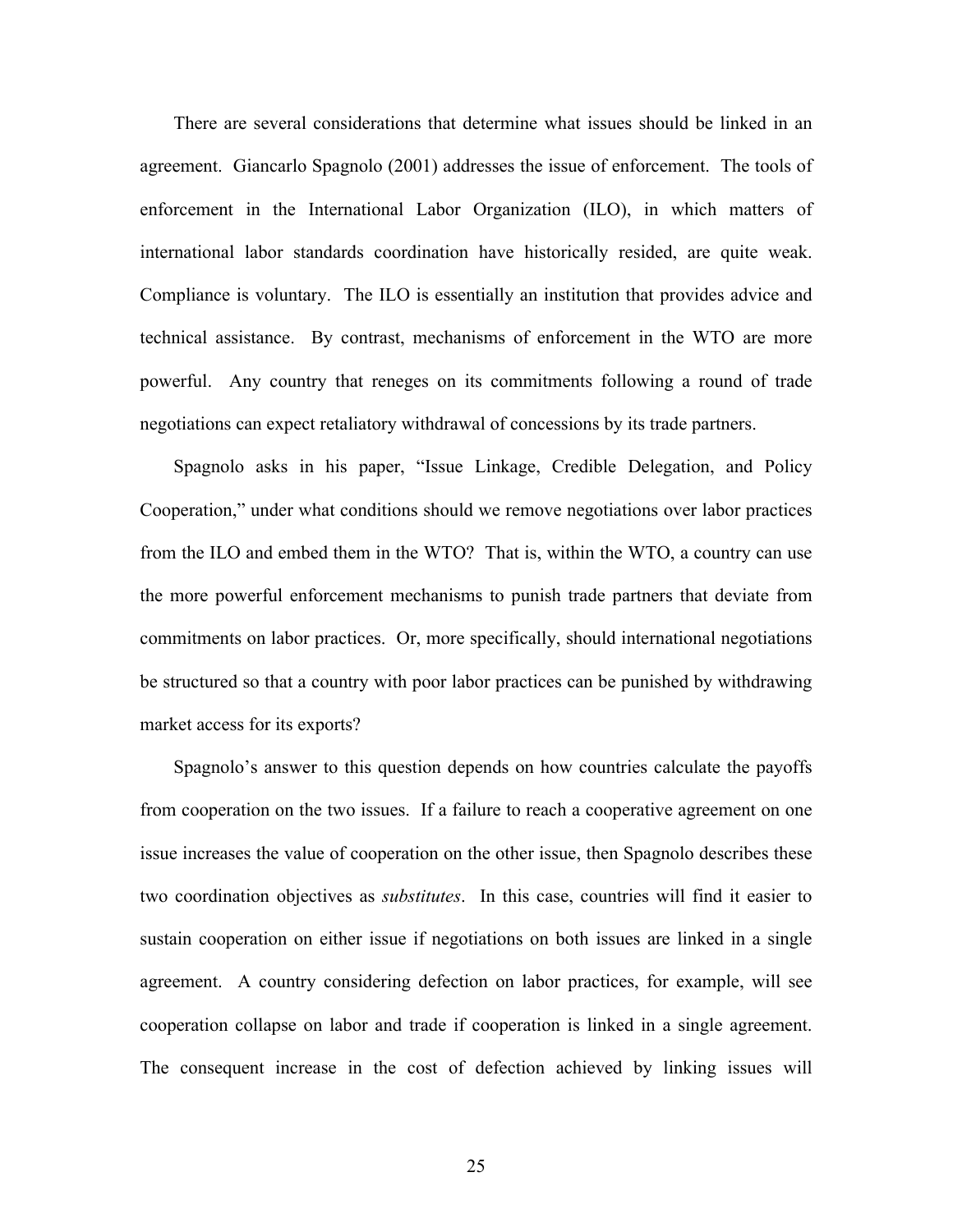strengthen the capacity of countries to negotiate self-enforcing agreements on both trade and labor issues. By contrast, linkage is not desirable if the two policy issues are *complements*. In this case, failure to reach a cooperative agreement on one issue lowers the value of cooperation on the other.

One of the concerns that trade economists have raised with issue linkage in international trade negotiations is that some enforcement power will be redirected from trade issues to labor issues. That is, in the pursuit of closer cooperation on labor issues, we may end up with weaker cooperation on trade barriers. Nuno Limao (2005), in his paper, "Trade Policy, Cross-Border Externalities and Lobbies: Do Linked Agreements Enforce More Cooperation Outcomes?" concludes that enforcement power may indeed be reallocated between issues when negotiations are linked. But this is not inevitable. Linking may also create enforcement power, as argued by Spagnolo.

Reallocation will take place when governments see labor and trade issues independently but are having more trouble finding a mechanism for enforcing a labor agreement than a trade agreement. Trade negotiations may be motivated by a desire to eliminate the prisoner's dilemma in tariff setting whereas labor negotiations may be animated by concern with violations of the basic human rights of workers. In this case, negotiators linking trade and labor negotiations will re-deploy enforcement on trade agreements to the labor agreement. Negotiations of both issues simultaneously will produce stricter labor standards but less trade liberalization than would be otherwise forthcoming from two separate negotiations.

The enhanced enforcement benefits of linking agreements identified by Spagnolo are also greatly weakened when countries affect each other only through the terms of trade,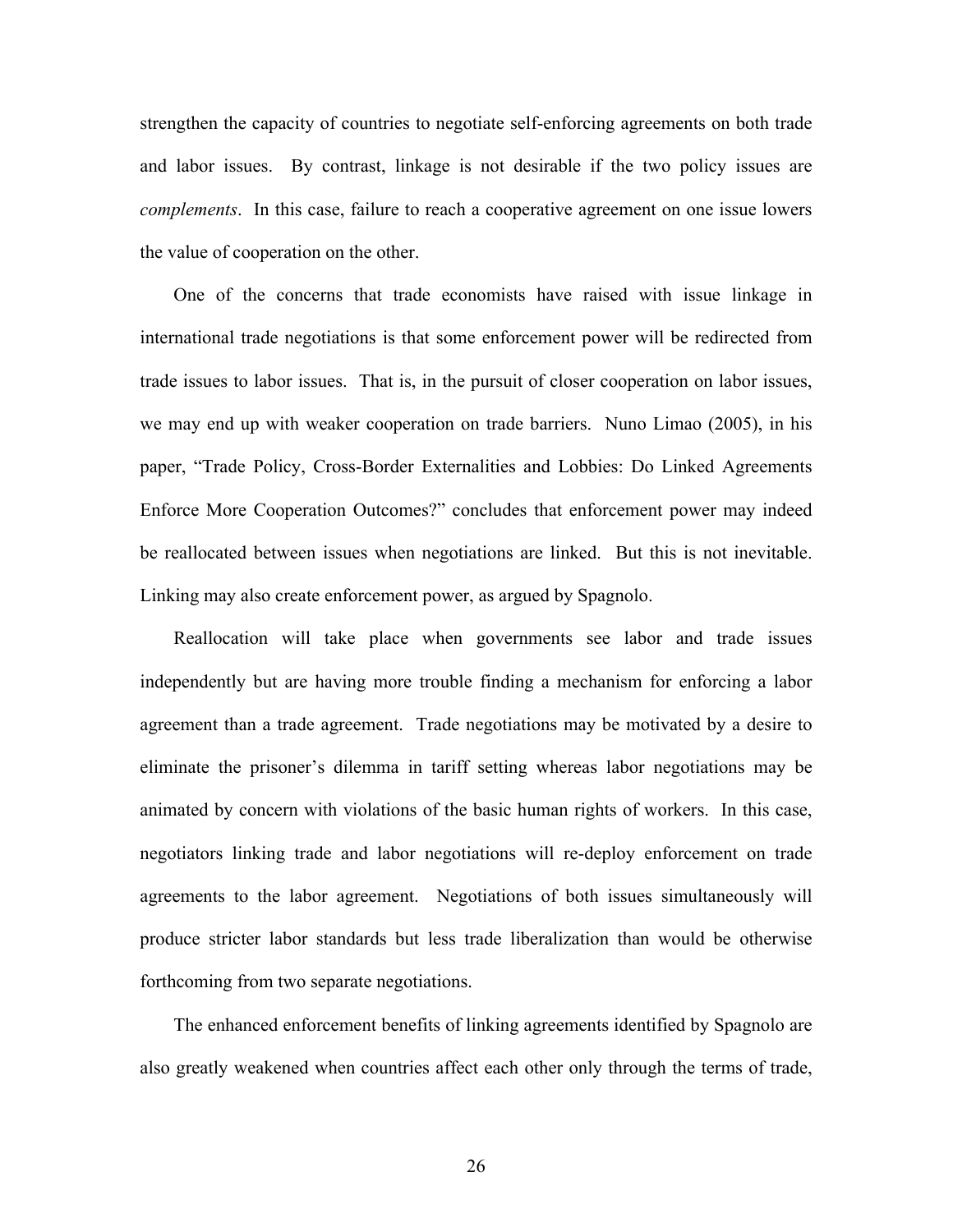as argued by Josh Ederington (2002) in his paper, "Trade and Domestic Policy Linkage in International Agreements." In Ederington's set-up, each country only cares about its trade partner's labor practices to the extent that those practices affect the terms of trade. There are no other cross-border external effects that arise from labor-standards setting behavior.

In this context, as noted by Bagwell and Staiger, a country that gives up its ability to manipulate its terms of trade with trade barriers may resort to manipulating its labor standards in order to achieve its terms-of-trade objectives. For this reason, full efficiency requires that countries negotiate over both trade and labor standards. However, it makes no difference whether these negotiations take place in a linked fashion or separately.

The need to link issues in international negotiations may also arise when countries have asymmetric interest in issues under negotiation. For example, one country may be concerned with access to agricultural markets but the other is principally interested in labor practices. Horstmann, Markusen and Robles (2005) discuss how this asymmetry will affect the structure of negotiations. In particular, the negotiations will involve a certain amount of horse-trading, that is, concessions on agriculture in exchange for concessions on labor. They also note that a country may attempt to structure the sequence of negotiations so that issues in which it is seeking concessions are discussed before issues in which it will be giving up concessions.

#### **V. Market-Based Mechanisms Protecting Labor Rights**

Given the limitations of using international trade negotiations within the WTO to manage humanitarian externalities arising from the labor practices in trading partners, we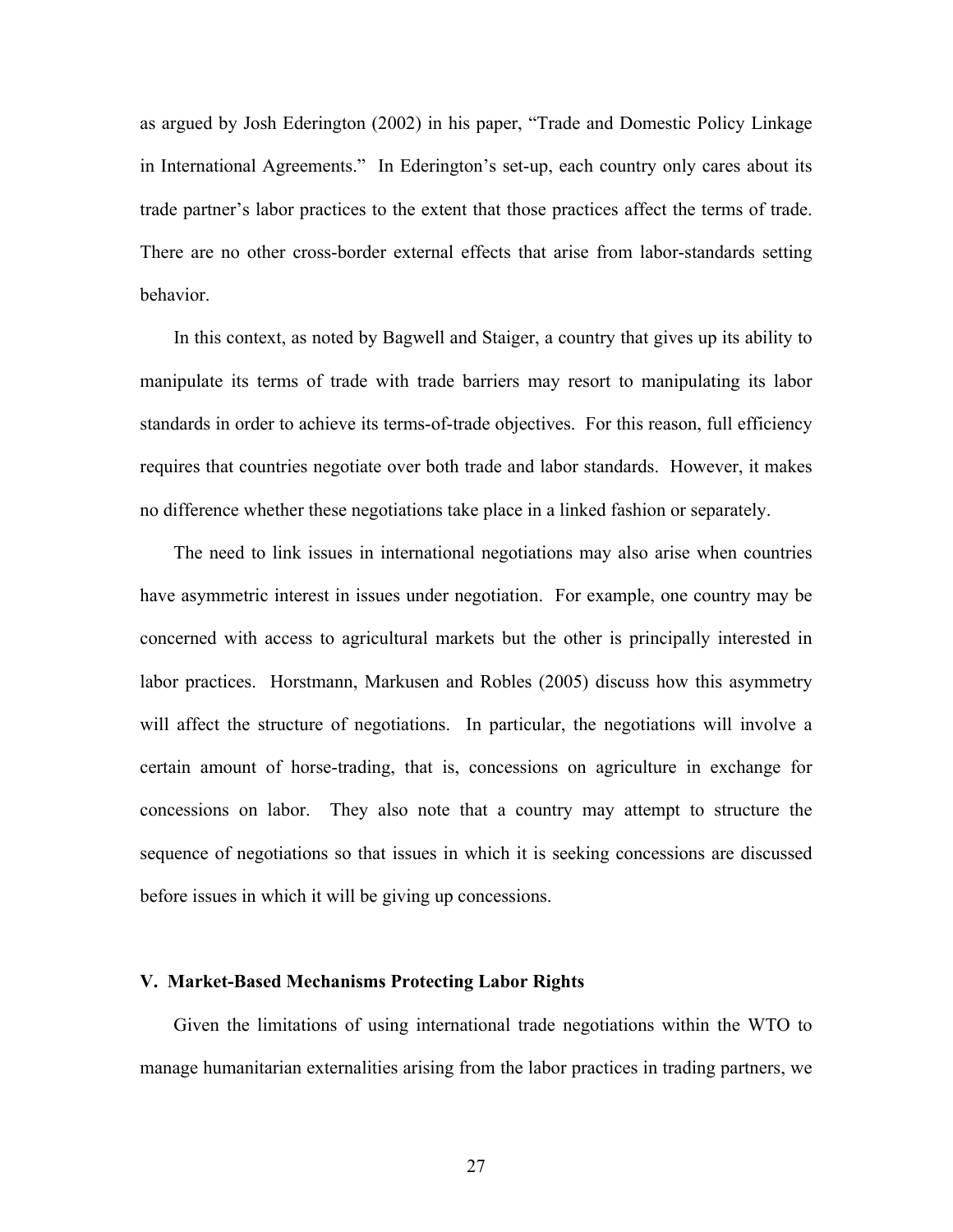turn now to other channels through which these concerns might be mediated. Freeman (1994) argues that product labels can be used to identify products that are made under humanitarian working conditions. Several such certification agencies are actively monitoring production facilities in Asia and Latin America. The efforts of these groups are detailed in "Vigilantes and Verifiers," in *Can Labor Standards Improve under Globalization?* by Kimberly Ann Elliott and Richard Freeman (2003). In a recent working paper, Hiscox and Smyth (2006) find a striking willingness to pay for labeled products.

Though intuitively appealing, product labels are limited in their ability to accomplish their principle objective of improving working conditions for workers in a developing country. The weaknesses are drawn out by Basu, Chau and Grote (2006) in their paper, "Guaranteed Manufactured without Child Labor**:** The Economics of Consumer Boycotts, Trade Sanctions and Social Labeling." In a model with north-south trade, they find that product labels can help Western consumers identify products made with adult labor. However, this does not imply that working children are better off as a consequence. Furthermore, if consumers refuse to purchase unlabeled products, the South suffers a deterioration in its terms of trade, but the incidence of child labor is strictly unaffected.

It is important to realize that product labels help consumers sort themselves into those who want goods produced under humane conditions and those who do not care. This does not imply, though, that this sorting can be accomplished without altering the incidence of inhumane labor practices. Davies (2005), in his paper, "Abstinence from Child Labor and Profit Seeking," points out that the creation of a market niche for goods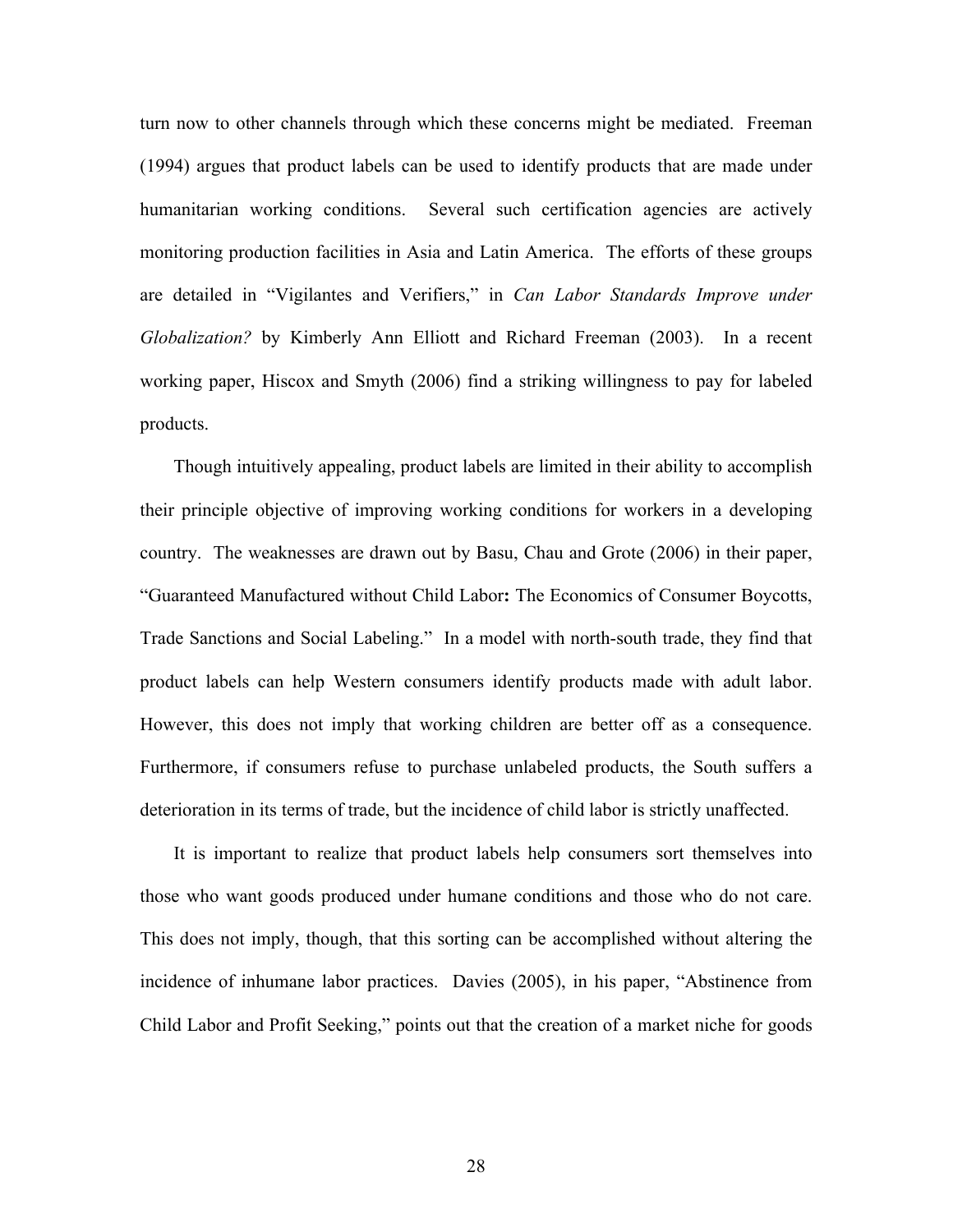produced with adult labor also creates a market niche for goods produced with child labor.

Brown (2000) shows in "A Transactions Cost Politics Analysis of International Child Labor Standards" that this sorting can be accomplished by creating two groups of firms. One group produces labeled goods manufactured only with adult labor. The other group produces goods combining child and adult labor in a cost-minimizing fashion. The adultlabor only firms have a higher cost of production that must be covered by the labeling premium paid by socially-conscious consumers.

This arrangement, however, does not imply that children or their families are better off. The label premium is entirely dissipated while covering the higher production cost of the adult-only technology. Working children are released from the production of goods destined for socially-conscious consumers. But in a small price-taking economy, working children can be absorbed into other sectors without altering factor prices or factor supplies. Thus, product labeling may affect the industry in which children and their parents work, but it does not affect the number of children working or the wages they receive.

Some of the weaknesses of product labeling can be addressed by taking a more holistic approach to labor practices worldwide. We have selected Dara O'Rouke's (2003) paper, "Outsourcing Regulation: Analyzing Nongovernmental Systems of Labor Standards and Monitoring," which provides a critical assessment of the process and mechanisms through which multinational enterprises (MNEs) may affect working conditions in global supply chains. However, such ideas were first proposed by Sabel, O'Rourke and Fung (2000) in their paper, "Ratcheting Labor Standards: Regulation for Continuous Improvement in the Global Workplace." They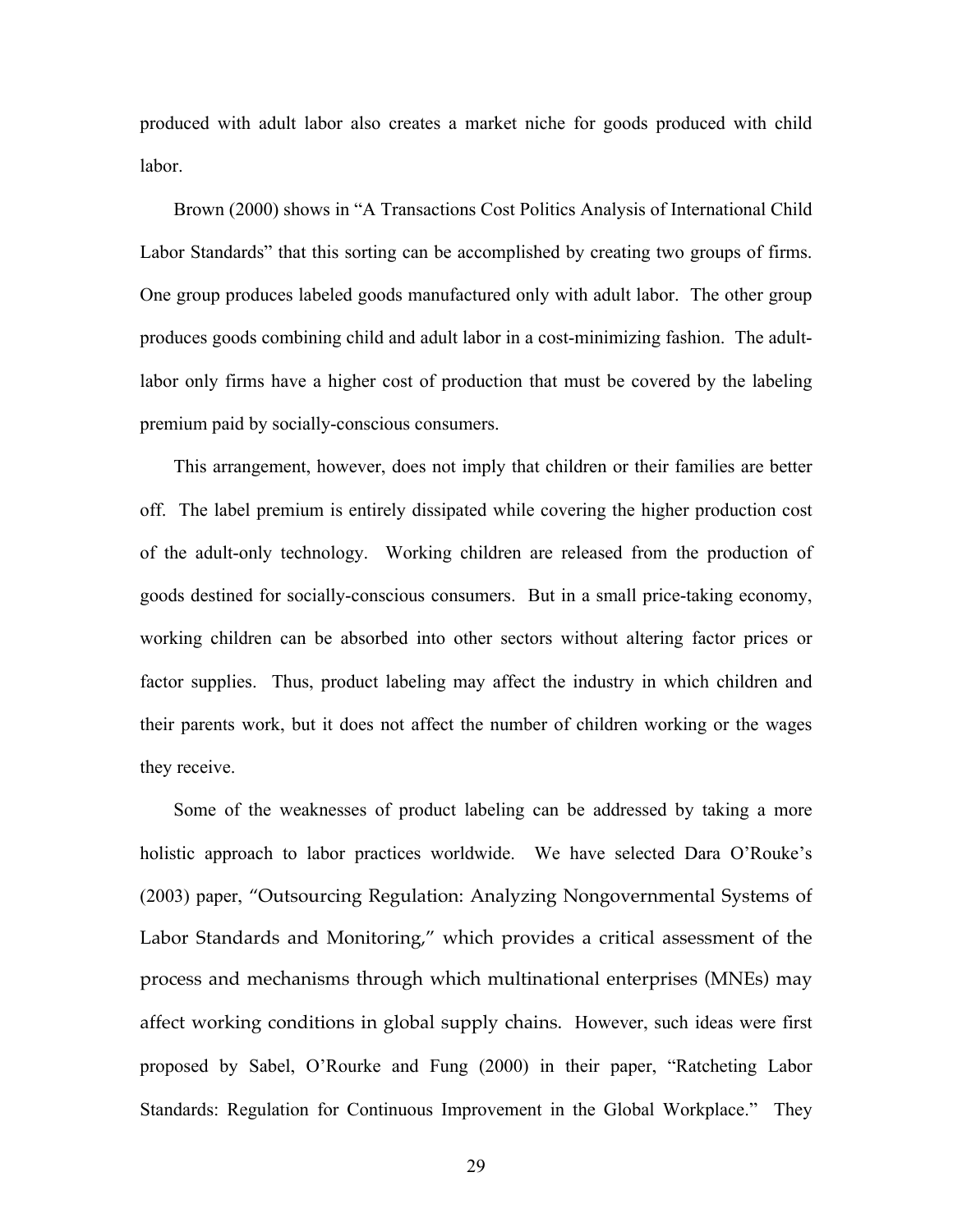argue that corporations with far flung global supply chains have "mastered the disciplines that foster excellence and innovation among their own … suppliers." The specific knowledge that these firms have concerning continuous improvement in production efficiency and product quality can turn to more social concerns, as well. Through a process of setting their own corporate codes of conduct, educating factories on acceptable labor-management practices, and partnering with NGOs that deliver services to workers and monitor working conditions, corporations with global supply chains can meaningfully improve the lives of workers in their supply chains and model exemplary corporate behavior for their competitors.

Corporations that engage in a program of continuous improvement in labor practices may be rewarded by socially conscious consumers and stockholders. There may also be price, quality and productivity benefits to the extent that these more humane work practices are also more efficient.<sup>5</sup> In the process of ratcheting labor practices globally, multinationals may also find themselves working directly with worker organizations in the supplier factories. Riisgaard (2005a) details the example of the 2001 agreement between Chiquita and the Latin-American Coordination of Banana Workers Union in his paper, "International Framework Agreements: A New Model for Securing Workers Rights?"

MNEs have long realized the value of controlling the way in which capital is used in global supply chains. MNEs acquire control of physical capital through direct ownership or foreign direct investment. Within the context of the international labor standards debate, MNEs have also discovered that they would like to control the way labor is

 $\frac{1}{5}$  $<sup>5</sup>$  For empirical evidence on the productivity benefits of enhanced labor management practices, see</sup> Ichniowski, Shaw and Prennushi (1997).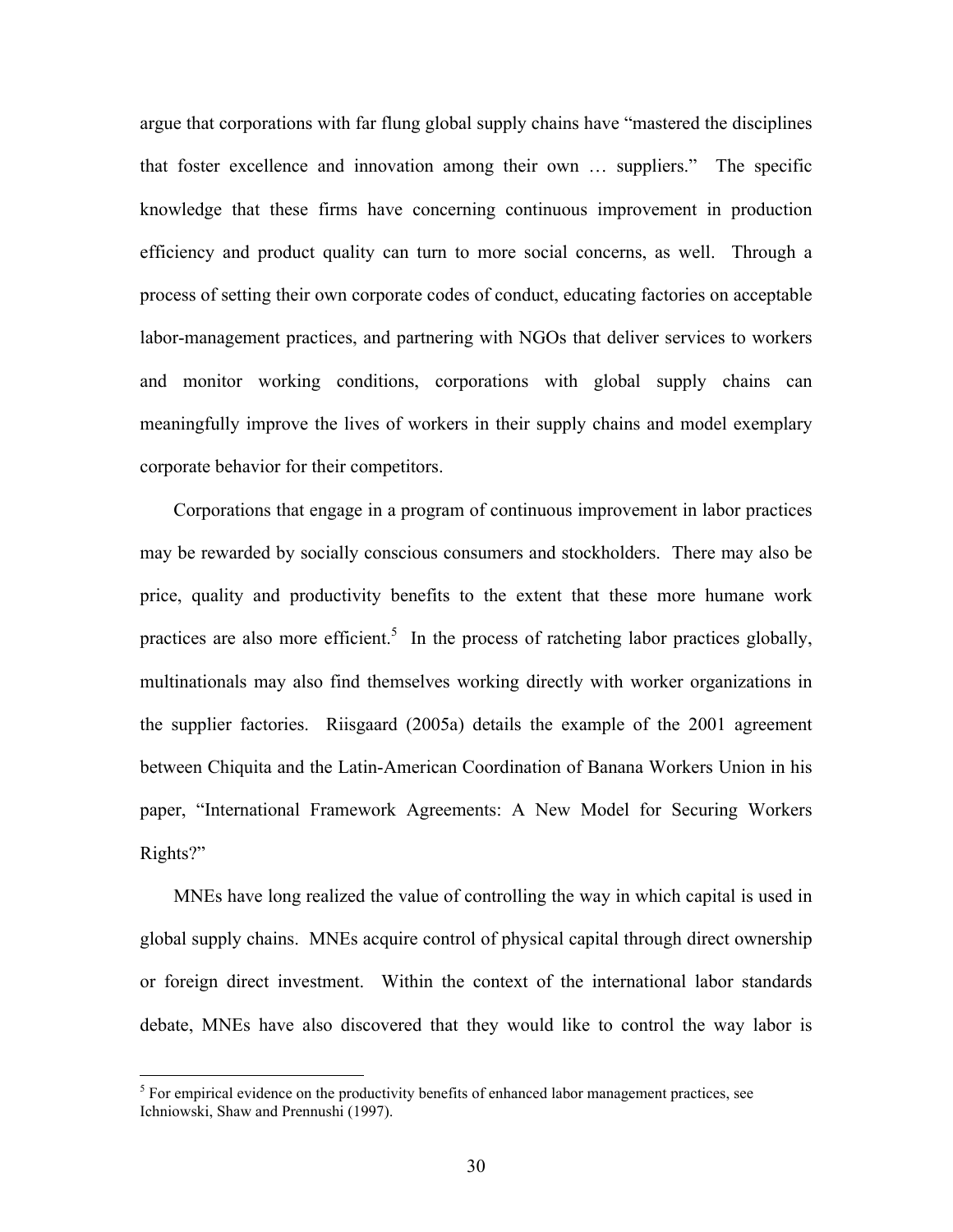managed in their supply chains. The theory as to why MNEs want to control the management of labor and the mechanisms through which MNEs acquire control are both under-developed. Nevertheless, Riisgaard's rendition of this one particular example in which the MNE reaches around the local managers and negotiates directly with labor provides an informative anecdote.

The reader is also referred to two final pieces. Lone Riisgaard (2005b) discusses the manner in which labor standards have been incorporated into regional trade agreements. In his paper, "The Labor Dimension of the Emerging Free Trade Area of the Americas," Charnovitz (2005) details the manner in which labor standards can be brought into trade negotiations outside of the WTO. Similarly, Polaski (2006), in her recent working paper, "Cambodia Blazes a New Path to Economic Growth and Job Creation," describes the Cambodian experiment in which the Cambodian government, the U.S. government, the ILO, NGOs and apparel retailers partner to expand markets for apparel factories with responsible labor management practices. She details the background of the project and the receptivity by buyers and factories and closes with a cost-benefit analysis.

#### **VI. Conclusion**

In this volume we have attempted to bring together many of the key contributions to the debate on labor and international trade. As should be apparent by now, there are few settled issues and most conclusions depend on the specific context. This is a continuously evolving literature. New theory and evidence will emerge even before this book appears in print. We hope that the introduction and readings will, nevertheless,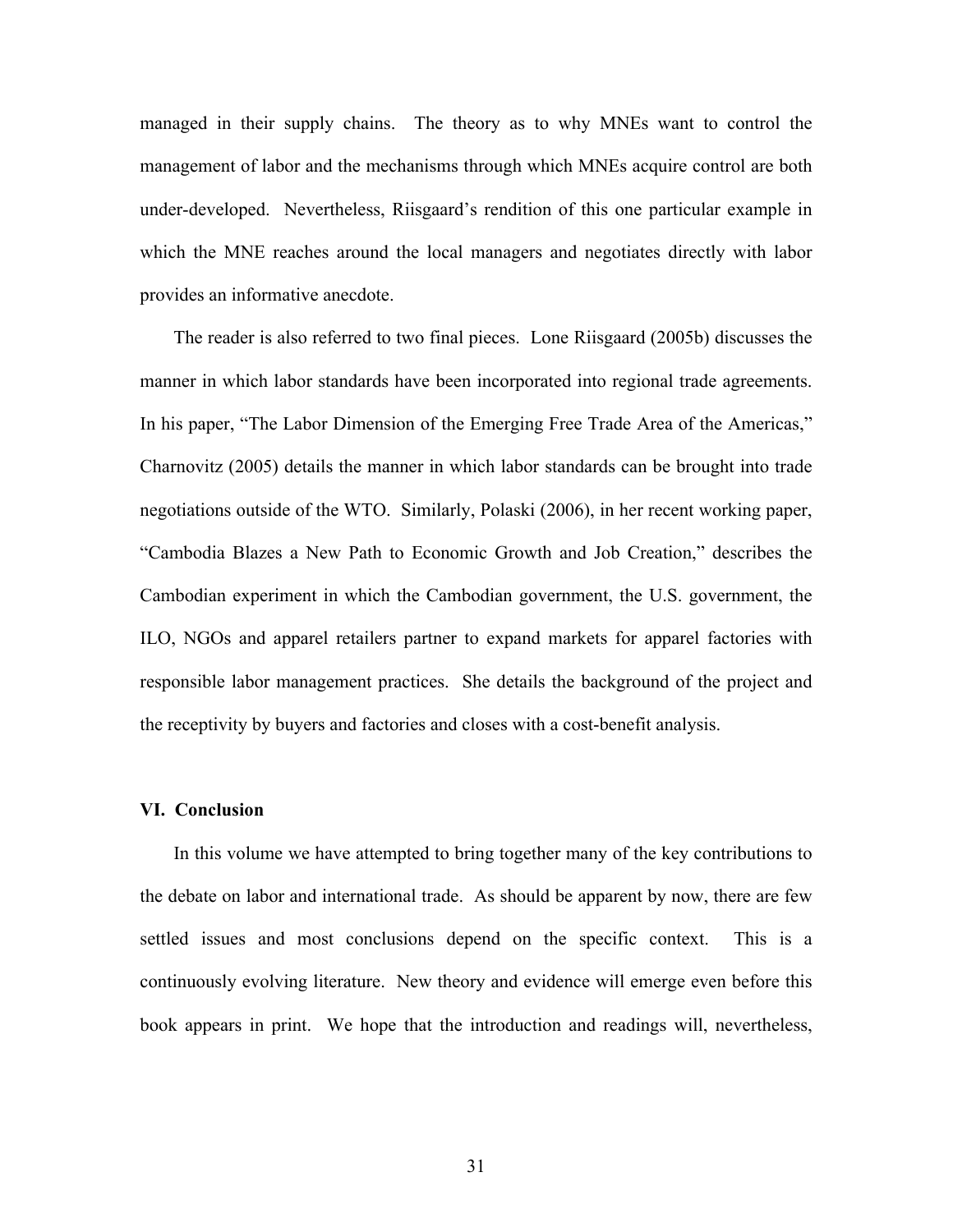provide scholars and students perspective on the historical and contemporary debate over the intersection between trade and labor.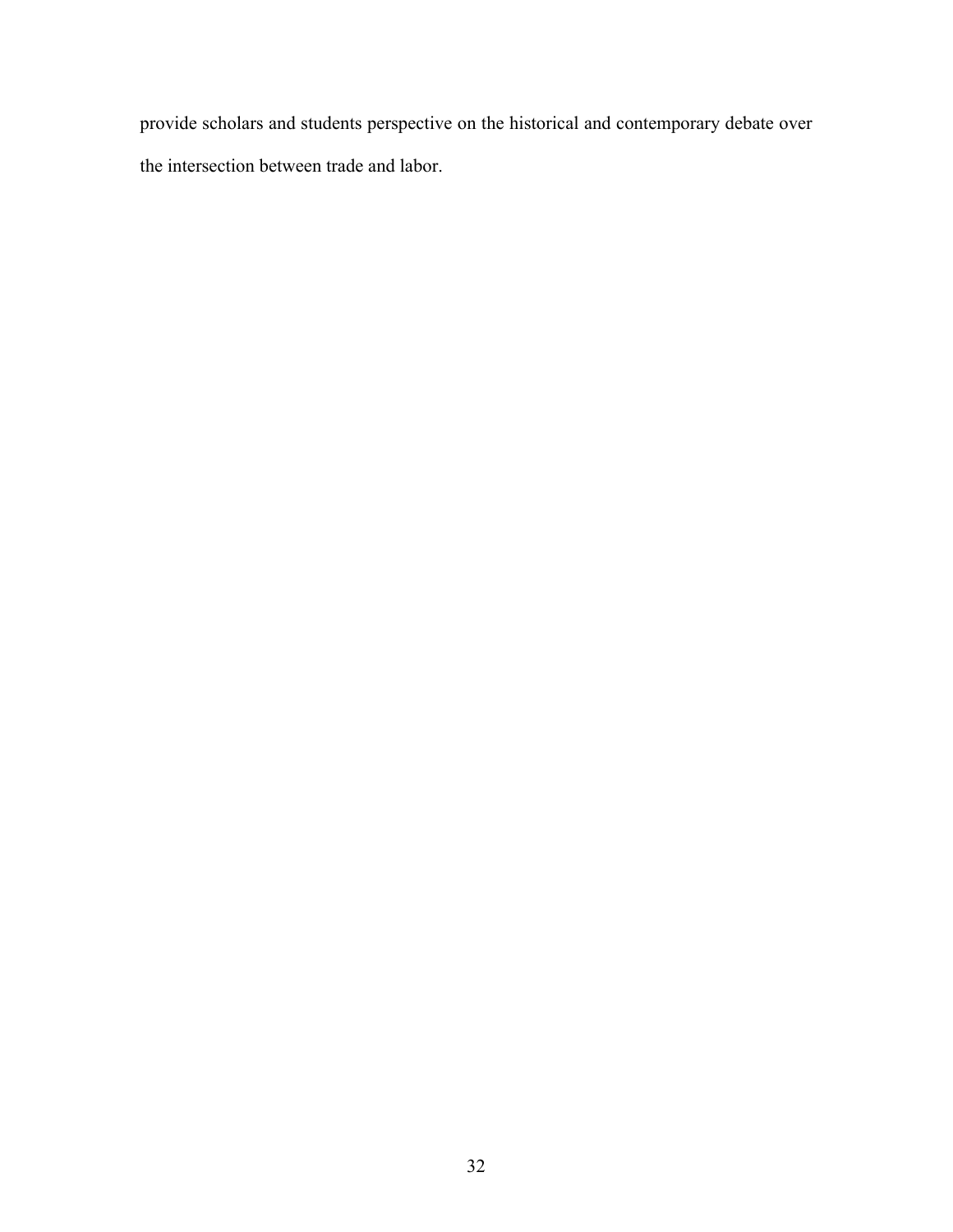# **References**

- Bagwell, Kyle and Robert W. Staiger. 2001a. "Domestic Policies, National Sovereignty, and International Economic Institutions," *Quarterly Journal of Economics*, 116 (2), May, 519-62.
- Bagwell, Kyle and Robert W. Staiger. 2001b. "The WTO as a Mechanism for Securing Market Access Property Rights: Implications for Global Labor and Environmental Issues," *Journal of Economic Perspectives*, vol. 15, no. 3 (Summer), pp. 69-88.
- Baland, Jean-Marie and James A. Robinson. 2000. "Is Child Labor Inefficient?" *The Journal of Political Economy*, vol. 108, no. 4 (August), pp. 663-679.
- Basu, Arnab K., Nancy H. Chau and Ulrike Grote. 2006. "Guaranteed Manufactured without Child Labor: The Economics of Consumer Boycotts, Trade Sanctions and Social Labeling*," Review of Development Economics*, forthcoming. 37 pages
- Basu, Kaushik. 1999. "Child Labor: Cause, Consequences and Cure, with Remarks on International Labor Standards," *Journal of Economic Literature*, vol. 37, no. 3, pp. 1033- 1119.
- Basu, Kaushik. 2002. "Sexual Harassment in the Workplace: An Economic Analysis with Implications for Worker Rights and Labor Standards Policy." Department of Economics, MIT, Working Paper 02-11.
- Bellettini, Giorgio, Carolatta Berti Ceroni and Gianmarco I. P. Ottaviano. 2005. "Child Labour and Resistance to Change," *Economica*, vol. 72, pp. 397-411.
- Besley, Timothy and Robin Burgess. 2004. "Can Labor Regulation Hinder Economic Performance? Evidence from India," *Quarterly Journal of Economics*, 119, 1. pp. 91- 134.
- Bhagwati, Jagdish and T.N. Srinivasan. 1996. "Trade and the Environment: Does Environmental Diversity Detract from the Case for Free Trade? In Jagdish N. Bhagwati and Robert E Hudec (eds.), *Fair Trade and Harmonization: Prerequisites for Free Trade*?" Cambridge: The MIT Press, pp. 159-223.
- Black, Sandra E. and Elizabeth Brainerd. 2004. "Importing Equality? The Impact of Globalization on Gender Discrimination," *Industrial and Labor Relations Review*, 57 (4), 540-59.
- Brown, Drusilla K. 2000. "A Transactions Cost Politics Analysis of International Child Labor Standards," in Robert M. Stern and Alan V. Deardorff (eds.), *Social Dimensions of U.S. Trade Policies*. Ann Arbor: University of Michigan Press, pp. 245-270.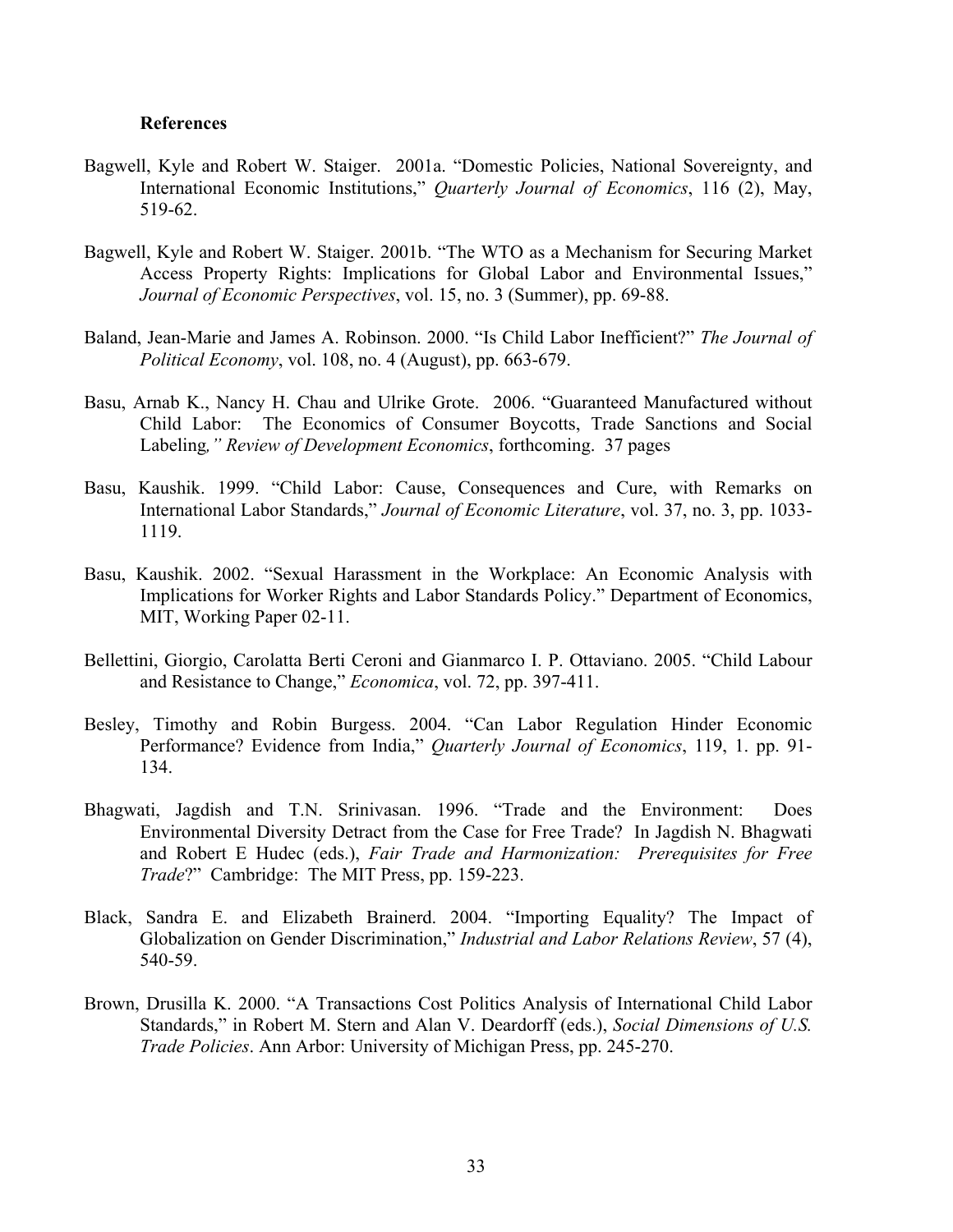- Brown, Drusilla K. 2001. "Labor Standards: Where Do They Belong on the International Trade Agenda?" *Journal of Economic Perspectives*, 15 (3), Summer, 89-112.
- Brown, Drusilla K., Alan V. Deardorff, and Robert M. Stern. 1996. "International Labor Standards and Trade: A Theoretical Analysis," in Jagdish Bhagwati and Robert Hudec (eds.), *Harmonization and Fair Trade: Prerequisites for Free Trade*, Vol. 1, Cambridge: MIT Press, 227-80
- Brown, Martin, Jens Christiansen and Peter Philips. 1992. "The Decline of Child Labor in the U.S. Fruit and Vegetable Canning Industry: Law or Economics?" *Business History Review*, vol. 66, no. 4 (Winter), pp. 723-770.
- Busse, Matthias. 2002. "Do Labor Standards Affect Comparative Advantage in Developing Countries?" *World Development*, 30 (11), November, 1921-32.
- Charnovitz, Steve. 2005. "The Labor Dimension of the Emerging Free Trade Area of the Americas," in Philip Alston (ed.), *Labor Rights as Human Rights.* New York: Oxford University Press, pp. 143-176.
- Chau, Nancy and Ravi Kanbur. 2003. "On Footloose Industries, Asymmetric Information, and Wage Bargaining." Department of Applied Economics and Management, Cornell University, WP 2003-34; also CEPR Discussion Paper No. 4095.
- Davies, Ronald B. 2005. "Abstinence from Child Labor and Profit Seeking," *Journal of Development Economics*, vol. 76, issue 1, pp. 251-263.
- Deardorff, Alan V. and Robert M. Stern. 2002. "What the Public Should Know about the World Trade Organization," *Review of International Economics*, 10, August, 404-23.
- Dessy, Sylvain E. and Stephane Pallage. 2005. "A Theory of the Worst Forms of Child Labour," *The Economic Journal*, vol. 115 (January), pp. 68-87.
- Ederington, Josh. 2002. 'Trade and Domestic Policy Linkage in International Agreements, *International Economic Review*, 43 (4), November, 1347-67.
- Edmonds, Eric and Nina Pavcnik. 2005. "The Effect of Trade Liberalization on Child Labor," *Journal of International Economics*, vol. 65, no. 2 (March), pp. 401-442.
- Edmonds, Eric V. and Nina Pavcnik. 2006. "International Trade and Child Labor: Cross-Country Evidence," *Journal of International Economics*, 68 (1), January, 115-40.
- Elliott, Kimberly Ann and Richard B. Freeman. 2003. "Vigilantes and Verifiers," in *Can Labor Standards Improve Under Globalization?* Washington D.C.: Institute for International Economics, 49-72 and 143-50.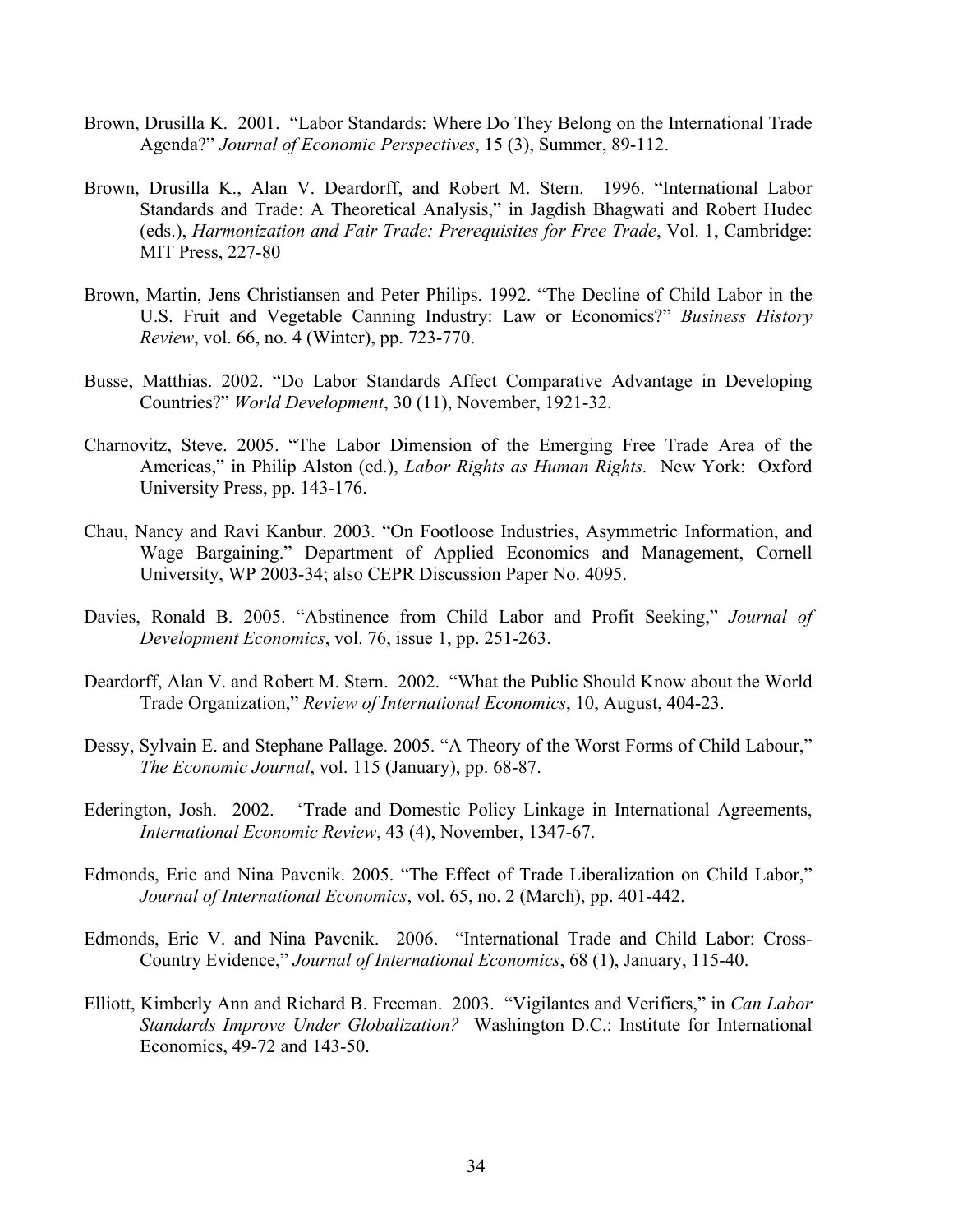- Engerman, Stanley. 2003. "The History and Political Economy of International Labor Standards," in Kaushik Basu, Henrik Horn , Lisa Roman and Judith Shapiro (eds.), *International Labor Standards*, Malden, MA: Blackwell Publishing Ltd., 9-83.
- Fan, C. Simon. 2004. "Relative Wage, Child Labor, and Human Capital." *Oxford Economic Papers*, vol. 56, no. 4, pp. 687-700.
- Feenstra, Robert C. and Gordon H. Hanson. 2003. "Global Production and Inequality: A Survey of Trade and Wages," in E. Kwan Choi and James Harrigan (eds.), *Handbook of International Trade*, Oxford: Blackwell Publishing Ltd, 146-85.
- Freeman, Richard B. 1994. "A Hard-Headed Look at Labor Standards," in U.S. Department of Labor, Bureau of International Labor Affairs, *International Labor Standards and Global Economic Integration: Proceedings of a Symposium.* Washington D.C.: U.S. Department of Labor.
- Freeman, Richard B. 2004. "Trade Wars: The Exaggerated Impact of Trade in Economic Debate," *The World Economy*, vol. 27, no. 1, pp. 1-24.
- Galli, Rossana and David Kucera. 2004. "Labor Standards and Informal Employment in Latin America," *World Development*, vol. 32, issue 5 (May), pp. 809-828.
- Genicot, Garance. 2002. "Bonded Labor and Serfdom, A Paradox of Voluntary Choice," *Journal of Development Economics,* Vol. 67, 1, pp. 101-127.
- Goldberg, Pinelopi Koujianou and Nina Pavcnik. 2004. "Trade, Inequality, and Poverty: What Do We Know? Evidence from Recent Trade Liberalization Episodes in Developing Countries," *Brookings Trade Forum*, pp. 223-269.
- Hanson, Gordon H. 2006. "Globalization, Labor Income, and Poverty in Mexico," in Ann E. Harrison (ed.), *Globalization and Poverty.* Chicago: University of Chicago Press, forthcoming.
- Harrison, Anne E. and Jason Scorse. 2004a. "Globalization's Impact on Compliance with Labor Standards," in Susan M. Collins and Dani Rodrik (eds.), *Brookings Trade Forum 2003*, Brookings Institution Press, 45-96
- Harrison, Ann E. and Jason Scorse. 2004b. "Moving Up or Moving Out? Anti-Sweatshop Activists and Labor Market Outcomes," NBER Working Paper 10492, Cambridge, MA.
- Hiscox, Michael J. and Nicholas F.B.Smyth.. 2006. "Is There Consumer Demand for Improved Labor Standards? Evidence from Field Experiments in Social Labeling." Department of Government, Harvard University."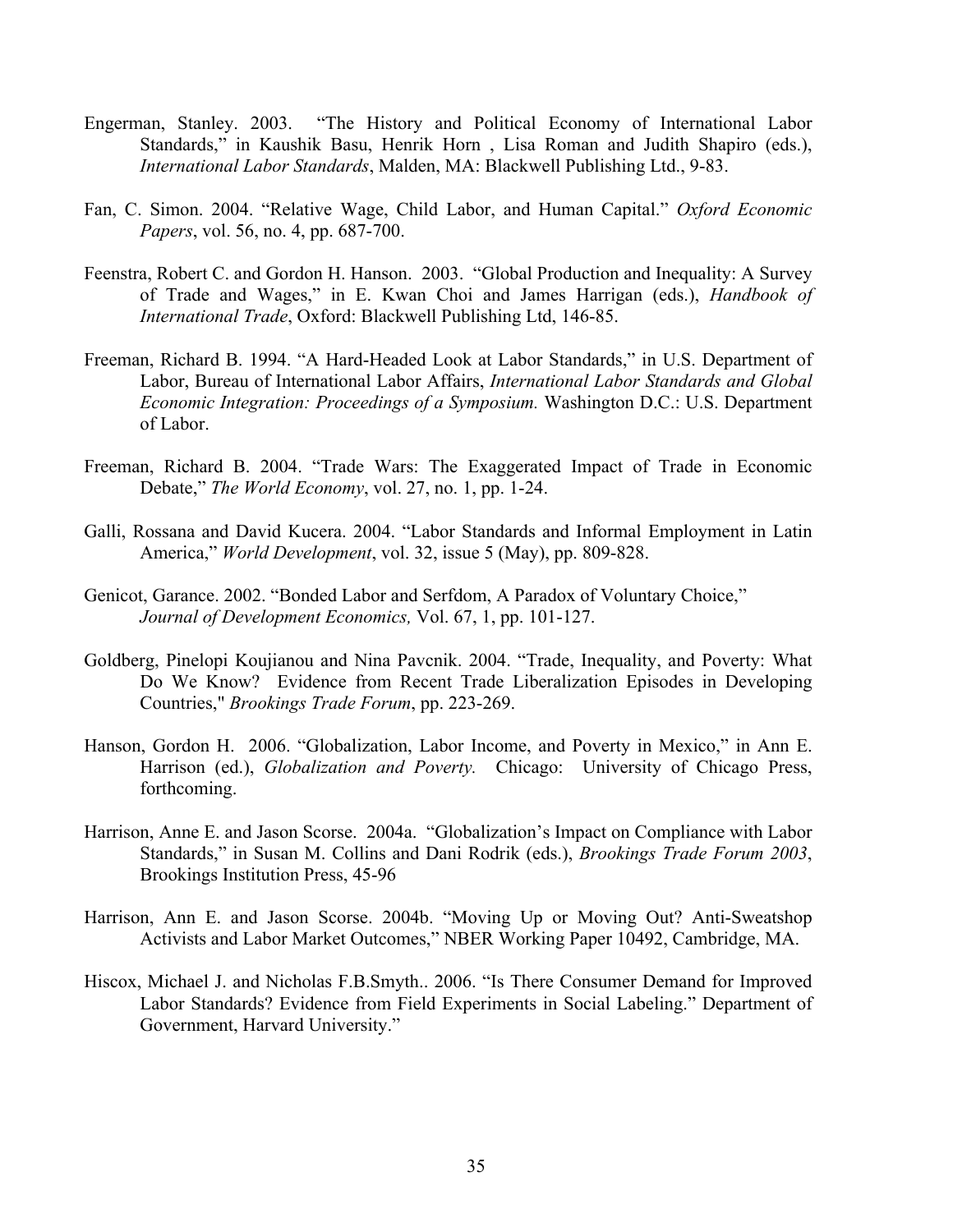- Horstmann, Ignatius J., James R. Markusen and Jack Robles. 2005. "Multi-issue Bargaining and Linked Agendas: Ricardo Revisited or No Pain No Gain," *Review of International Economics*, vol. 13, pp. 185-204.
- Huberman, Michael. 2002. "International Labor Standards and Market Integration Before 1913: A Race to the Top?" University of Montreal, August.
- Huberman, Michael and Wayne Lewchuk. 2002. "European Economic Integration and the Labour Compact, 1850-1913," *European Review of Economic History*, 7 (1), 3-41.
- Ichniowski, Casey, Kathryn Shaw and Giovanna Prennushi. 1997. "The Effects of Human Resource Mangement Practices on Productivity: A Study of Steel Finishing Lines" *American Economic Review*, vol. 87, no. 3 (June), pp. 291-313.
- Kucera, David. 2002. "International Labour Standards and Foreign Direct Investment," *International Labour Review*, 141 (1-2), 31-69.
- Lai, Yu-Cheng and Stanley Masters. 2005. "The Effects of Mandatory Maternity and Pregnancy Benefits on Women's Wages and Employment in Taiwan, 1984-1996." *Industrial and Labor Relations Review*, vol. 58, no. 2 (January), pp. 274-281.
- Limao, Nuno. 2005. "Trade Policy, Cross-Border Externalities and Lobbies: Do Linked Agreements Enforce More Cooperative Outcomes?" *Journal of International Economics*, 67, 175-99
- Lleras-Muney, Adrana. 2002. "Were Compulsory Attendance and Child Labor Laws Effective? Analysis from 1915-1939," *Journal of Law and Economics*, vol. 45, no. 2 (October), pp. 401-435.
- MacIsaac, Donna and Martin Rama. 2001. "Mandatory Severance Pay: Its Coverage and Effects in Peru." Development Research Group, Policy Research Working Paper No. 2626, World Bank, June.
- Maskus, Keith. 1997. "Should Core Labor Standards be Imposed Through International Trade Policy?" *Policy Research Working Paper Series 1817*, World Bank.
- Moehling, Carolyn M. 1999. "State Child Labor Laws and the Decline of Child Labor." *Explorations in Economic History*, vol. 36, pp. 72-106.
- Neumayer, Eric and Indra de Soysa. 2005a. "Globalization and the Right to Free Association and Collective Bargaining: An Empirical Analysis," *World Development,* forthcoming.
- Neumayer, Eric and Indra de Soysa. 2005b. "Trade Openness, Foreign Direct Investment and Child Labor," *World Development*, vol. 33, issue 1 (January), pp. 43-63.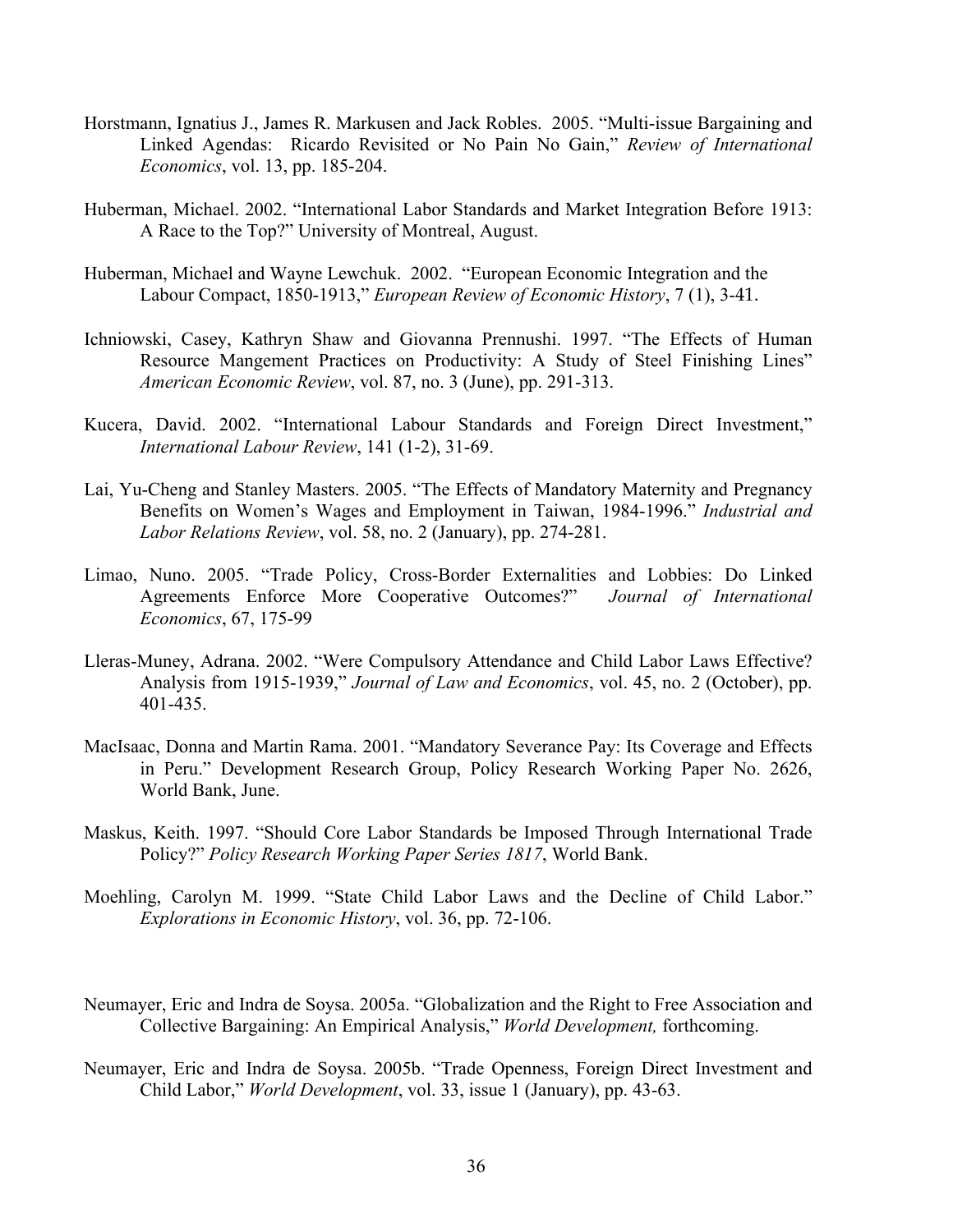- Neumayer, Eric and Indra de Soysa. 2005c. "Globalization, Women's Economic Rights and Forced Labor." London School of Economics, September.
- O'Rourke, Dara. 2003. "Outsourcing Regulation: Analyzing Nongovernmental Systems of Labor Standards and Monitoring," *The Policy Studies Journal*, 31 (1), 1-29.
- O'Rourke, Kevin H. and Jeffery G. Williamson. 2005. "From Malthus to Ohlin: Trade, Growth and Distribution Since 1500," *Journal of Economic Growth*, 10 (1), January, 5-34
- Panagariya, Arvind. 2001. "Trade-Labour Link: A Post-Seattle Analysis," in Zdenek Drabek (ed.), *Globalization under Threat.* Cheltenham: Edward Elgar, pp. 101-123.
- Polaski, Sandra. 2006. "Cambodia Blazes a New Path To Economic Growth and Job Creation," Carnegie Paper No. 51, October 2004, Carnegie Endowment for International Peace, Washington, D.C., 20 pages.
- Riisgaard, Lone. 2005. "International Framework Agreements: A New Model for Securing Working Rights?" *Industrial Relations*, vol. 44, no. 4 (October), pp. 707-737.
- Rodrik, Dani. 1997. *Has Globalization Gone Too Far?* Washington, D.C.: Institute for International Economics.
- Rodrik, Dani. 1998. "Why Do More Open Economies Have Bigger Governments?" *Journal of Political Economy*, 106, October, 997-1033.
- Rodrik, Dani. 2002. "Feasible Globalizations." John F. Kennedy School of Government, Harvard University, Faculty Research Working Paper Series RWP02-029.
- Sabel, Charles, Dara O'Rourke and Archon Fung. 2000. "Ratcheting Labor Standards: Regulation for Continuous Improvement in the Global Workplace." Columbia Law School, The Center for Law and Economic Studies, May.
- Scheve, Kenneth and Matthew J. Slaughter. 2004. "Economic Insecurity and the Globalization of Production," *American Journal of Political Science*, Vol. 48, No. 4 (October), pp. 662- 674.
- Spagnolo, Giancarlo. 2001. "Issue Linkage, Credible Delegation, and Policy Cooperation," CEPR Discussion Paper No. 2778.
- Topalova, Petia. 2006. "Trade Liberalization, Poverty, and Inequality: Evidence from Indian Districts," in Ann E. Harrison, *Globalization and* Poverty. Chicago: University of Chicago Press, forthcoming.
- Williamson, Jeffrey G. 2002. "Land, Labor and Globalization in the Third World, 1870-1940," *Journal of Economic History*, vol. 62, number 1 (March), pp. 55-85.